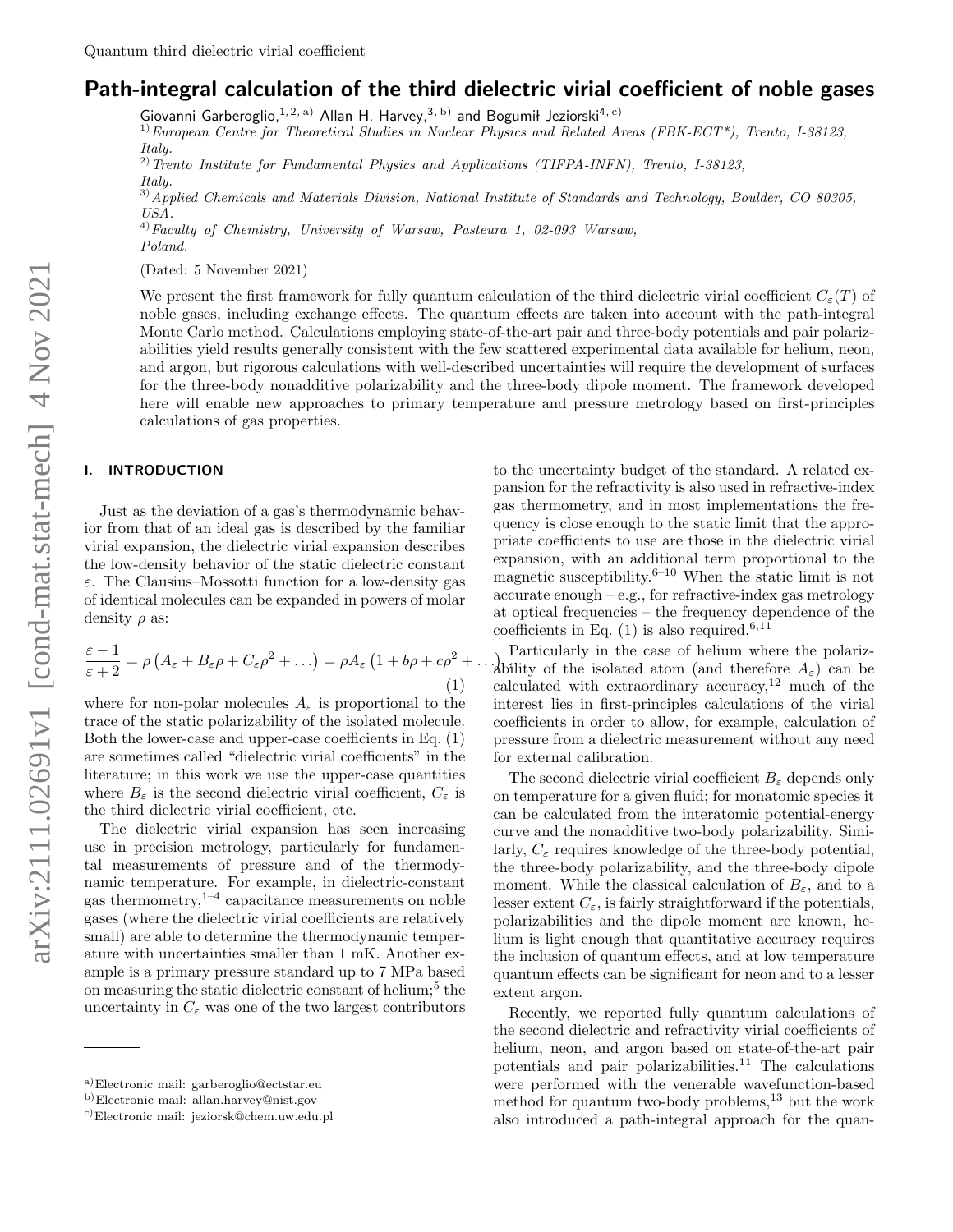tum calculation of  $B_{\varepsilon}$ , showing that the two independent approaches agreed (they also agreed with semiclassical results<sup>14</sup> at the high and moderate temperatures where the semiclassical approach to quantum effects is valid). The advantage of the path-integral approach is that, just as in the case of the thermodynamic third virial coefficient,  $15,16$  it can be extended to compute the third dielectric virial coefficient where no exact quantum solution is known.

The extension of the path-integral method to the quantum calculation of  $C_{\varepsilon}$  is the main topic of this paper. After a review of previous calculations, we will present a derivation of the dielectric virial expansion, including expressions for  $B_{\varepsilon}$  and  $C_{\varepsilon}$ . We will then derive a pathintegral formulation for  $C_{\varepsilon}$ , which will include all quantum effects, including exchange. Calculations will then be performed for  ${}^{4}$ He, neon, and argon, and comparisons will be made with the limited experimental data available.

#### II. PREVIOUS CALCULATIONS

The only previous attempt to calculate  $C_{\varepsilon}$  completely from first principles was in a 1974 paper by Heller and Gelbart,<sup>17</sup> who reported a value of  $-0.716 \text{ cm}^9 \text{ mol}^{-3}$  for helium at "room temperature." This value has been used, either by itself or in combination with reported experimental values, in many metrology applications,  $5,8,18-20$ including some that are not near room temperature. However, there are several problems with general use of the value of Heller and Gelbart:

- It ignores temperature dependence of  $C_{\varepsilon}$ . There is a large temperature dependence both for helium's thermodynamic third virial coefficient<sup>16</sup> and its second dielectric virial coefficient.<sup>11</sup> Assuming  $C_{\varepsilon}$  to be independent of temperature is clearly unjustified.
- It is an entirely classical calculation. This should not introduce much error for applications near room temperature, but quantum effects are likely to be significant at cryogenic temperatures.
- The input to the calculation was primitive by today's standards. For simplicity, Heller and Gelbart assumed the intermolecular potential to be that of a hard sphere. The pair polarizability was taken from a 1973 paper<sup>21</sup> that used a relatively low level of theory by modern standards. The three-body potential was assumed to be zero, and the threebody polarizability was approximated in a simple way.

The 1980 paper of Alder *et al.*<sup>22</sup> contains values of  $C_{\varepsilon}$  calculated classically for helium and argon, but upon closer inspection it is evident that a parameter in the pair polarizability for each substance was arbitrarily adjusted

to obtain agreement with some experimental data. We note that the sources of experimental data they used<sup>23,24</sup> report values of  $B_{\varepsilon}$  that are inconsistent with recent results for helium, neon, and  $argon.<sup>11</sup>$ 

These two calculational papers approximated the three-body polarizability with somewhat different versions of a "superposition approximation," stated to be valid in the limit of large separations. The form of this approximation will be discussed further in Section III D.

## III. THE VIRIAL EXPANSION OF THE DIELECTRIC CONSTANT

In the literature, one can find several mutually incompatible expressions for  $C_{\varepsilon}(T)^{25-27}$ . In the following, we will present the correct one, highlighting similarities and points of departure from the others.

## A. Electric fields and polarization in homogeneous isotropic media

We consider a region of volume  $V$  in a quantum gas of identical polarizable particles subject to an externally applied electric field (generated, for example, by a distribution  $\rho(\mathbf{x})$  of electric charges on some external conductors). Let us denote by  $E_0$  the electric field in the region V coming from the sum of the electric field generated by  $\rho(\mathbf{x})$  and the polarization of the gas external to the volume  $V$ . We assume that the volume  $V$  contains enough particles to justify a statistical description (that is, temperature and chemical potential can be defined), but small enough to neglect the spatial variation of  $E_0$ within it. We further assume that we deal with a linear dielectric, that is the electric field is everywhere weak enough so that the polarization density  $P$  within  $V$ , defined as the dipole moment per unit of volume, depends linearly on the applied field. The dielectric constant  $\varepsilon$ (the relative electric permittivity) for this system is defined by the relation<sup>28</sup>

$$
\boldsymbol{P} = \frac{\varepsilon - 1}{4\pi} \boldsymbol{E},\tag{2}
$$

where  $E$  is the macroscopic electric field in the medium (the Maxwell field). This definition is equivalent to the statement that  $\mathbf{D} = \varepsilon \mathbf{E}$ , where  $\mathbf{D} = \mathbf{E} + 4\pi \mathbf{P}$  is the electric displacement (electric induction).<sup>28</sup> In this case,  $\boldsymbol{E}$  is the sum of the field  $\boldsymbol{E}_0$  and the average value of the field generated by the polarized medium within  $V$ . As the dielectric constant is independent on the shape of the arbitrarily chosen small volume  $V$ , we can assume that  $V$  is spherical. In this case, the latter field is equal to  $-(4\pi/3)\boldsymbol{P}^{28}$  and we have

$$
\boldsymbol{E} = \boldsymbol{E}_0 - \frac{4\pi}{3} \boldsymbol{P}.
$$
 (3)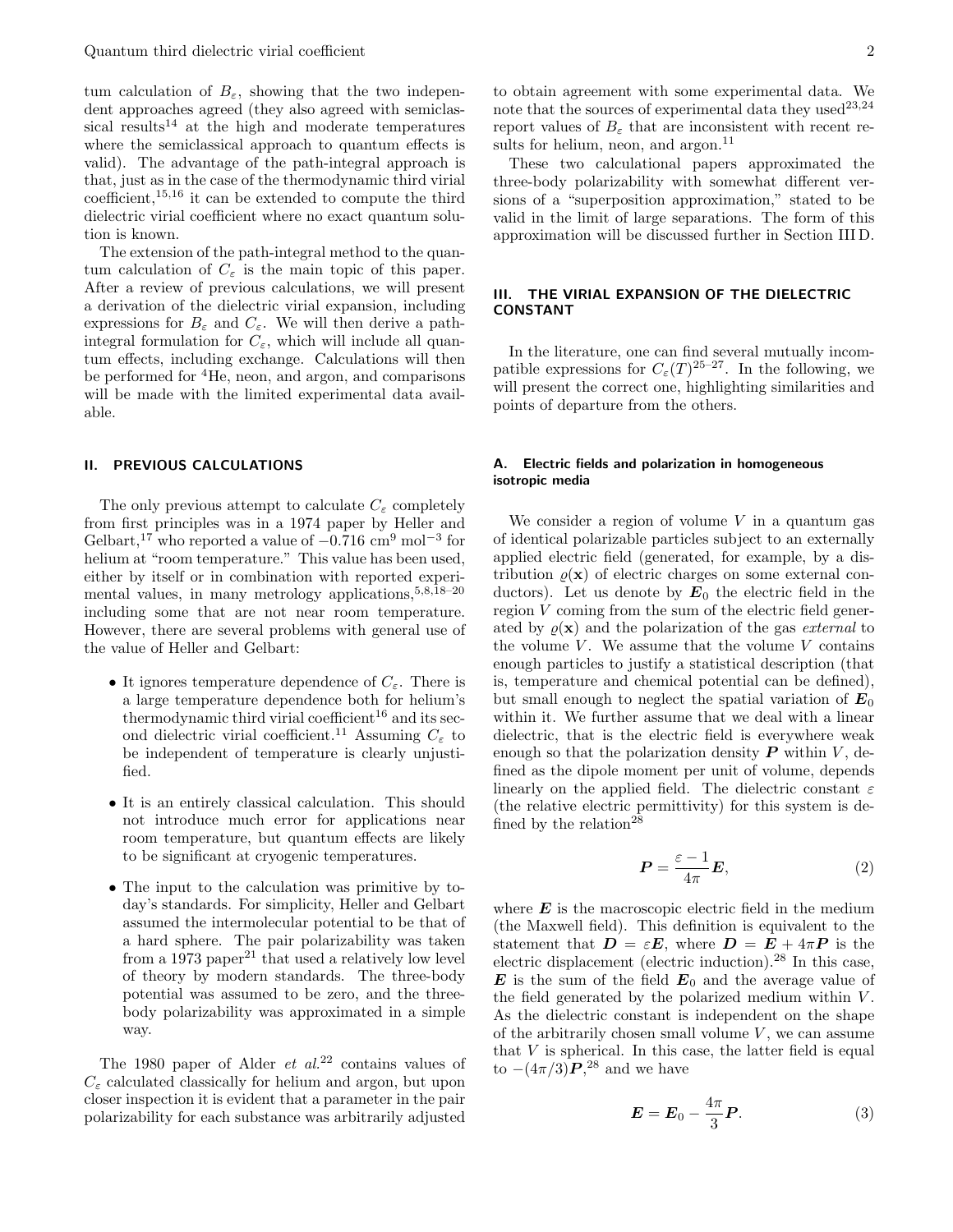Quantum third dielectric virial coefficient 3

Combining Eq. (2) with Eq. (3) leads to

$$
P = \frac{3}{4\pi} \frac{\varepsilon - 1}{\varepsilon + 2} E_0.
$$
 (4)

At the end of the calculation, we can take the thermodynamic limit  $V \to \infty$ , and our system becomes equivalent to an infinite homogeneous gas in an external field  $E_0$ , i.e., we neglect any boundary effects. For an atomic gas, the vectors  $E_0$ ,  $P$ ,  $E$ , and  $D$  are parallel so that  $E_0=E_0k$ ,  $P=Pk$ ,  $E=Ek$ , and  $D=Dk$ , where k is the unit vector parallel to the external field  $E_0$ .

## B. Quantum statistical mechanics of the dielectric response

In view of Eq. (4) and Eq. (1), the dielectric viral coefficients can be obtained by expanding  $4\pi P/(3E_0)$  in powers of particle number density  $\rho$ . Application of clas $sical<sup>25</sup>$  or quantum<sup>29</sup> statistical mechanics results in the following expansion for P

$$
P = \alpha_1 \rho E_0 - k_{\rm B} T \sum_{n=2}^{\infty} \left( \frac{1}{n-1} \right) \left. \frac{\partial B_n(T, E_0)}{\partial E_0} \right|_{E_0 = 0} \rho^n,
$$
\n(5)

where  $\alpha_1$  is the atomic polarizability, T is the temperature, and  $B_n(T, E_0)$  is the usual nth density virial coefficient for an infinite system in the external static and uniform electric field of magnitude  $E_0$ .

It should be noted that the formula for P given by Eq. (24) in Ref. 25 is formally identical with Eq. (5) except that the external field strength  $E_0$  is replaced by the electric displacement  $D$ , which leads to incorrect expressions for the second and higher dielectric virial coefficients.

The density virials  $B_n(T, E_0)$  are given as the  $V \to \infty$ combinations of the functions  $Z_N(V,T,E_0)$  defined as

$$
\frac{Z_N(T, E_0)}{N!} = \frac{Q_N(V, T, E_0)V^N}{Q_1(V, T, E_0)^N},\tag{6}
$$

where  $Q_N(V, T, E_0)$  are the canonical partition functions of  $N$  particles in volume  $V$  in the presence of an external uniform electric field of magnitude  $E_0$ . In classical mechanics,  $Q_N(V, T, E_0)$  is the phase integral over the Boltzmann factor  $e^{-\beta H(V,N,E_0)}$  divided by  $N!h^{3N}$ , where  $\beta = 1/k_BT$ , h is the Planck constant, and  $H(V, N, E_0)$  is the classical Hamiltonian of the system. In quantum mechanics,  $Q_N(V, T, E_0)$  is the trace of the Boltzmann operator  $e^{-\beta H(V,N,E_0)}$  in the bosonic or fermionic Hilbert space, where now  $H(V, N, E_0)$  stands for the quantum Hamiltonian. In particular, one has  $13$ 

$$
B_2 = -\frac{1}{2V} \left( Z_2 - V^2 \right) \tag{7}
$$

$$
B_3 = \frac{(Z_2 - V^2)^2}{V^2} - \frac{1}{3V} (Z_3 - 3Z_2V + 2V^3). \quad (8)
$$

Since the derivation of Eq. (5) has been performed in the grand canonical ensemble, we think of the volume V

as a part of the volume of an experimental apparatus. We assume that  $V$  is large enough to contain enough atoms to fulfill the requirements of the thermodynamic limit. Notice that the quantities  $B_n(T, E_0)$  are finite in the usual  $V \to \infty$  limit.

We now follow Moszynski  $et \ al.^{26}$  and substitute in Eq. (5) the equivalence

$$
\frac{\partial B_n(T, E_0)}{\partial E_0} = \frac{\partial^2 B_n(T, E_0)}{\partial^2 E_0} E_0,\tag{9}
$$

which is valid in the  $E_0 \rightarrow 0$  limit since  $B_n(T, E_0)$  depends quadratically on  $E_0$ <sup>25</sup>, thus obtaining

$$
\frac{P}{E_0} = \alpha_1 \rho - k_{\rm B} T \sum_{n=2}^{\infty} \left( \frac{1}{n-1} \right) \frac{\partial^2 B_n(T, E_0)}{\partial^2 E_0} \rho^n. \tag{10}
$$

Recalling Eq. (4), we finally arrive at

$$
\frac{\varepsilon - 1}{\varepsilon + 2} = \frac{4\pi}{3} \left[ \alpha_1 \rho - k_{\rm B} T \sum_{n=2}^{\infty} \left( \frac{1}{n-1} \right) \frac{\partial^2 B_n(T, E_0)}{\partial^2 E_0} \rho_1^n \right] \newline= A_{\varepsilon} \rho + B_{\varepsilon} \rho^2 + C_{\varepsilon} \rho^3 + \dots \tag{12}
$$

$$
A_{\varepsilon} = \frac{4\pi\alpha_1}{3} \tag{13}
$$

$$
B_{\varepsilon} = \frac{2\pi k_{\rm B}T}{3V} \frac{\partial^2 Z_2(V, T, E_0)}{\partial E_0^2}
$$
\n(14)

$$
C_{\varepsilon} = -\frac{2\pi k_{\rm B}T}{3} \left[ \frac{2}{V^2} \left( \frac{\partial Z_2}{\partial E_0} \right)^2 + \frac{2(Z_2 - V^2)}{V^2} \frac{\partial^2 Z_2}{\partial E_0^2} + \frac{1}{3V} \left( \frac{\partial^2 Z_3}{\partial E_0^2} - 3V \frac{\partial^2 Z_2}{\partial E_0^2} \right) \right]
$$
(15)

which is the virial expansion that we will use in this paper, with the coefficients defined in Eq. (12). Keeping the lowest term in  $\rho$  recovers the Clausius–Mossotti equation, whereas the coefficient of the term  $\rho^2$  that we obtain is in perfect agreement with the results reported in Refs. 26 and 27.

As already mentioned our expression for P, and consequently for the dielectric virial coefficients differs from that of Hill<sup>25</sup>. In fact, his expression for  $P$  is incorrect even for the ideal gas as it does not lead to the Clausius– Mossotti equation in this case, see Eqs. (32)-(34) in Ref. 25. In a later paper,  $30$  Hill proposed to correct his expression for  $P$  by substituting the Maxwell field  $E$  for the electric displacement D. The resulting expression for P remains incorrect.

Although we obtain the same formula for  $B_{\varepsilon}$  as Moszynski et al.,<sup>26</sup> our expression for  $C_{\varepsilon}$  differs from theirs, because they mistakenly use Eq. (2) with  $E = E_0$ in all the terms of the right-hand side of Eq. (5) except the first, for which their considerations are equivalent to ours. Finally, we notice that our expression for the third dielectric virial coefficient is equivalent, in the classical limit, to the one derived in Ref. 27. Equation (15) can also be obtained starting from the fundamental equations of quantum statistical mechanics, and we will present this alternative derivation in a forthcoming work.<sup>29</sup>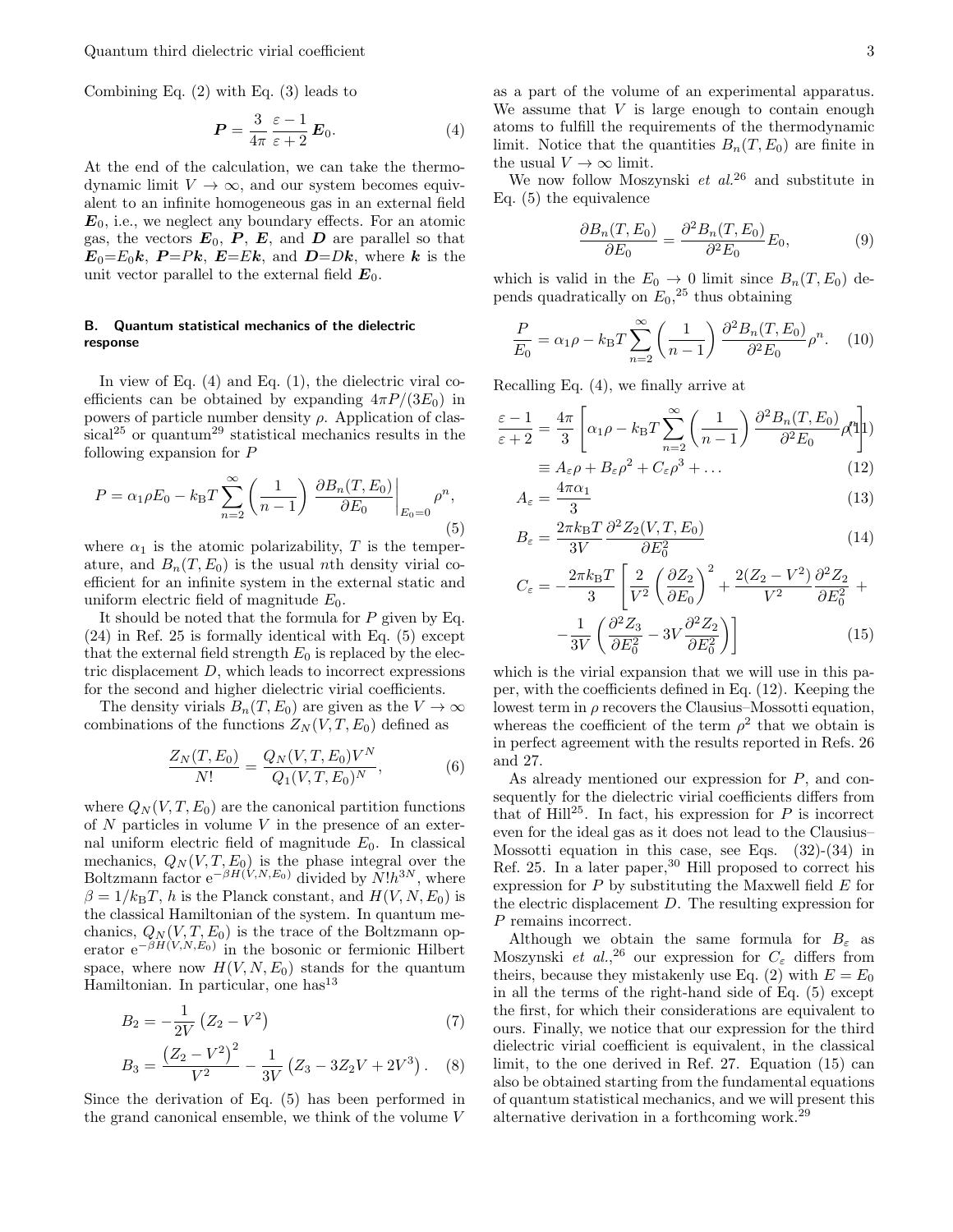## C. Hamiltonians in an external field

In the case of polarizable atoms, the partition functions  $Q_N(V, T, E_0)$  appearing in Eq. (6) are obtained using an N-particle Hamiltonian function  $H(N) = H_0(N) +$  $\Delta H_1(N) + \Delta H_2(N)$ , which is the sum of the Hamiltonian  $H_0(N)$  of N atoms without the external field plus two contributions  $\Delta H_1(N)$  and  $\Delta H_2(N)$  describing the linear and quadratic interaction with the external field, respectively (terms with higher order in  $\mathbf{E}_0$  do not contribute to the dielectric constant). These three functions are given by

$$
H_0(N) = \sum_{i=1}^{N} \frac{\pi_i^2}{2m} + \sum_{i < j} u_2(i, j) + \sum_{i < j < k} u_3(i, j, k) + (16)
$$

$$
\Delta H_1(N) = -\left(\sum_{i=1}^N \mathbf{m}_1(i) + \sum_{i < j} \mathbf{m}_2(i, j) + \sum_{i < j < k} \mathbf{m}_3(i, j, k) + \dots\right) \cdot \mathbf{E}_0 \tag{17}
$$

$$
\Delta H_2(N) = -\frac{1}{2} \mathbf{E}_0 \cdot \left( \sum_{i=1}^N \alpha_1(i) + \sum_{i < j} \alpha_2(i, j) + \sum_{i < j < k} \alpha_3(i, j, k) + \dots \right) \cdot \mathbf{E}_0,\tag{18}
$$

where m is the mass of the atoms,  $\pi_i$  is the momentum of the *i*-th atom,  $u_k(1,\ldots,k)$  is the irreducible kbody potential,  $\mathbf{m}_k(1,\ldots,k)$  is the dipole moment and  $\alpha_k(1,\ldots,k)$  is the k-body induced polarizability, which is a  $3\times 3$  matrix. For noble gases,  $\mathbf{m}_1(i)$  and  $\mathbf{m}_2(i, i)$  are identically zero, but a configuration of three atoms can have a permanent dipole, hence  $\mathbf{m}_3(i, j, k)$  is in general not zero. $^{31,32}\,$ 

#### D. The induced-dipole–induced-dipole model for the polarizability

In general, the quantities  $\mathbf{m}_k(1,\ldots,k)$  and  $\alpha_k(1,\ldots,k)$  appearing in Eqs. (17) and (18) must

be obtained by ab initio calculations of the ground-state energy of a cluster of  $n$  atoms in the presence of an external field. Presently, only  $\alpha_2$  is known with sufficient precision to enable highly accurate calculations of  $B_{\varepsilon}^{-11}$ for helium, neon, and argon. In the case of  $m_3$ , a first-principles parameterization for noble gases, valid in the limit of large distances, has been developed by Li and Hunt.<sup>33</sup> Its accuracy is unknown, but as will be discussed in Sec. V, the contribution of  $m_3$  to  $C_{\varepsilon}(T)$ appears to be relatively small.

To the best of our knowledge, no first-principles surface for  $\alpha_3$  has been published in the literature. As we will discuss below, the contribution from the three-body polarizability to  $C_{\varepsilon}(T)$  turns out to be substantial and for this reason it is worthwhile to briefly investigate models for the polarizability that lead to approximate expressions for  $\alpha_3$  as a function of the lower-order polarizabilities. One of the most used models assumes that the dipole moment  $\mathbf{p}_i$  of atom i depends on the the total field acting on it

$$
\mathbf{p}_i = \alpha_1 \mathbf{E}_{\text{tot}}(\mathbf{r}_i),\tag{19}
$$

and that the total field is given by the sum of the externally applied field  $\mathbf{E}_0$  and the contribution of the fields generated by the induced dipoles

$$
\mathbf{E}_{\text{tot}}(\mathbf{r}_i) = \mathbf{E}_0 + \sum_{j \neq i} \mathsf{T}(\mathbf{r}_i - \mathbf{r}_j) \mathbf{p}_j(\mathbf{r}_j), \qquad (20)
$$

where the tensor  $T(r)$  is given by

$$
\mathsf{T}_{\alpha\beta}(\mathbf{r}) = \frac{3r_{\alpha}r_{\beta}}{r^5} - \frac{\delta_{\alpha\beta}}{r^3},\tag{21}
$$

where  $r_{\alpha}$  is the  $\alpha$ -th component of the vector **r**.

The solution of these equations in the case of three particles<sup>34</sup> shows that one has

$$
\alpha_2(\mathbf{r}_1, \mathbf{r}_2) \simeq 2\alpha_1^2 \mathsf{T}(\mathbf{r}_{12})
$$
(22)  

$$
\alpha_3(\mathbf{r}_1, \mathbf{r}_2, \mathbf{r}_3) \simeq 2\alpha_1^3 [\mathsf{T}(\mathbf{r}_{12}) \mathsf{T}(\mathbf{r}_{23}) + \mathsf{T}(\mathbf{r}_{23}) \mathsf{T}(\mathbf{r}_{31}) + \mathsf{T}(\mathbf{r}_{31}) \mathsf{T}(\mathbf{r}_{12})],
$$

where we have defined  $\mathbf{r}_{ij} = \mathbf{r}_i - \mathbf{r}_j$ . The last result can be generalized by the so-called superposition approxima- $\frac{1}{\sin^{17},22,35}$  for  $\alpha_3$  as a function of  $\alpha_2$ ,

$$
\boldsymbol{\alpha}_3(\mathbf{r}_1, \mathbf{r}_2, \mathbf{r}_3) = \frac{1}{2\alpha_1} \left[ \boldsymbol{\alpha}_2(1, 2) \boldsymbol{\alpha}_2(2, 3) + \boldsymbol{\alpha}_2(2, 3) \boldsymbol{\alpha}_2(3, 1) + \boldsymbol{\alpha}_2(3, 1) \boldsymbol{\alpha}_2(1, 2) \right],\tag{24}
$$

where we denoted  $\alpha_2(i,j) = \alpha_2(\mathbf{r}_i, \mathbf{r}_j)$ . Similar approximations appeared in the literature: Heller and Gel $bar<sup>17</sup>$  approximated the zz component of  $\alpha_3$  similarly to Eq. (24), but considered it as given by the product of

the zz components of the two  $\alpha_2$  tensors, and did not consider the factor of  $1/2$ . Our definition of the superposition approximation is the same as that used by Alder  $et~al.^{22}$  Equation (24) agrees asymptotically at large in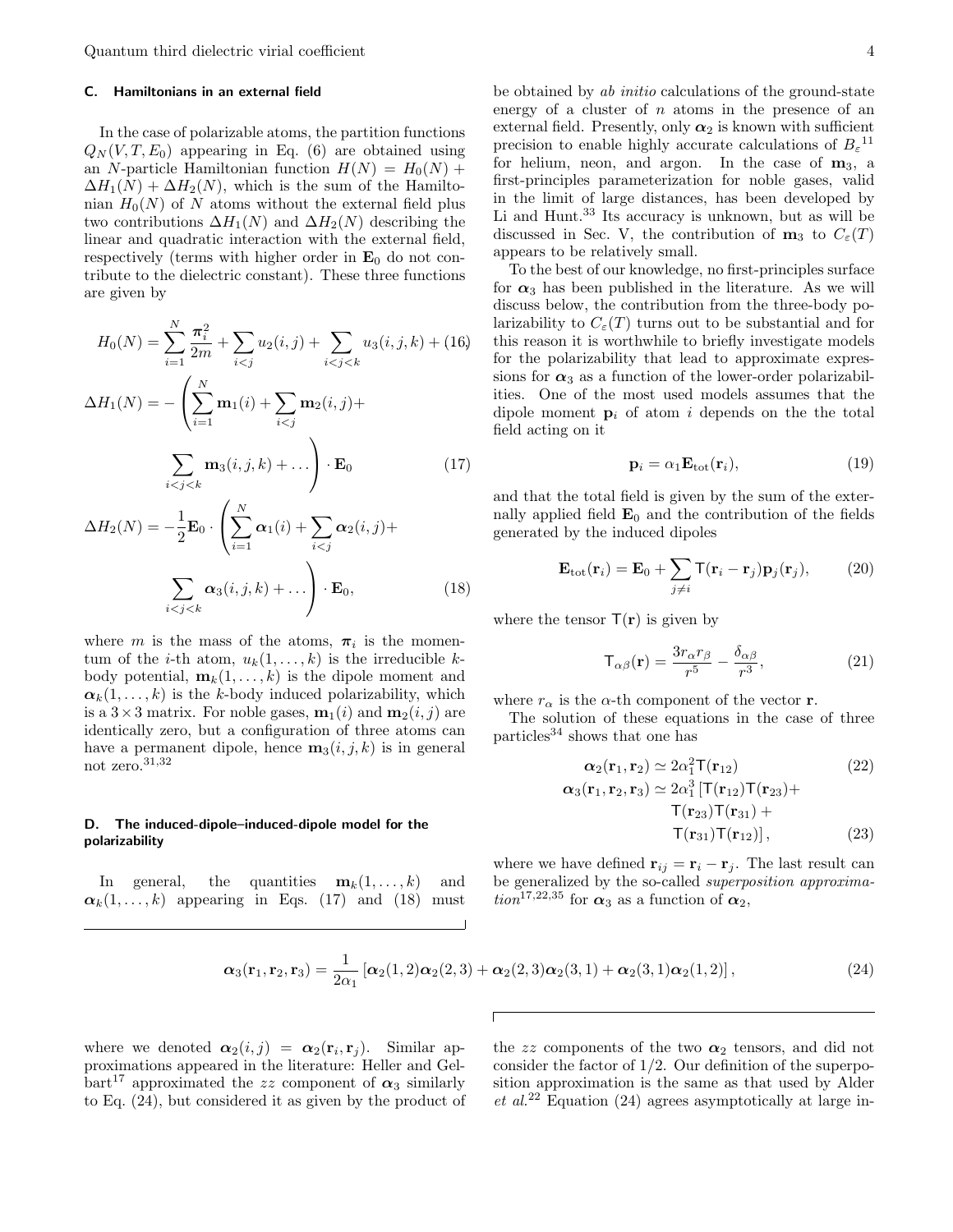teratomic distances with the exact asymptotics of the three-body polarizability derived by Champagne et al.<sup>36</sup>

#### E. Structure of the pair and three-body polarizabilities

In general, the pair polarizability  $\alpha_2(r)$  is written as

$$
\alpha_2(\mathbf{r})_{\alpha\beta} = \alpha_{\text{iso}}(r)\delta_{\alpha\beta} + \frac{\alpha_{\text{aniso}}(r)}{3}\mathbf{t}_{\alpha\beta}(\mathbf{r})
$$
 (25)

where  $t_{\alpha\beta}(\mathbf{r}) = r^3 \mathsf{T}_{\alpha\beta}(\mathbf{r})$ . The quantity  $\alpha_{\text{iso}}(r)$  and  $\alpha_{\text{aniso}}(r)$  are known as the average trace of the pairinduced polarizability and the anisotropic component, respectively. As we will see below, the relevant quantities involved in the calculation of the dielectric virial coefficients are the traces of  $\alpha_n$  defined in Eq. (18). A straightforward calculation using Eqs. (25) and (24) shows that

$$
\frac{1}{3}\text{tr}\left[\alpha_{3}(r_{12},r_{13},r_{23})\right] = \frac{1}{2\alpha_{1}}\left[\alpha_{\text{iso}}(r_{12})\alpha_{\text{iso}}(r_{23}) + \frac{\alpha_{\text{aniso}}(r_{12})\alpha_{\text{aniso}}(r_{23})}{3}\left(\cos^{2}\theta_{2} - \frac{1}{3}\right) + \alpha_{\text{iso}}(r_{13})\alpha_{\text{iso}}(r_{32}) + \frac{\alpha_{\text{aniso}}(r_{13})\alpha_{\text{aniso}}(r_{32})}{3}\left(\cos^{2}\theta_{3} - \frac{1}{3}\right) + \alpha_{\text{iso}}(r_{12})\alpha_{\text{iso}}(r_{13}) + \frac{\alpha_{\text{aniso}}(r_{12})\alpha_{\text{aniso}}(r_{13})}{3}\left(\cos^{2}\theta_{1} - \frac{1}{3}\right)\right],\tag{26}
$$

where  $\theta_i$  is the angle at particle i in the triangle having as vertices the three particles considered.

#### IV. THE PATH-INTEGRAL FORMULATION

In general, the partition functions involved in the definition of  $Z_N$  (see Eq. (6)) can be written as

$$
Q_N(V, T, E_0) = \frac{1}{N!} \sum_{i, \sigma} \langle i | e^{-\beta H(N)} P_{\sigma} | i \rangle, \qquad (27)
$$

where the states  $|i\rangle$  denote a complete basis set in the Hilbert space of N atoms,  $\sigma$  are permutations of N objects, and  $P_{\sigma}$  is the operator representing the permutation in the Hilbert space, weighted with the sign of the permutation in the case of fermions. At high temperatures, when the de Broglie thermal wavelength temperatures, when the de Brogne thermal wavelength  $\Lambda = h/\sqrt{2mk_\text{B}T}$  is much smaller than the hard-core radius of the atoms, only the term where  $\sigma$  is the identity permutations contributes to Eq. (27). In this case, the bosonic or fermionic nature of the quantum particles is not apparent and particles behave as distinguishable (Boltzmann limit); quantum effects appear only as a consequence of Heisenberg uncertainty (diffraction limit). At low temperatures, where the thermal wavefunctions begin to overlap significantly ( $T \leq 4$  K for <sup>4</sup>He), the terms with nontrivial permutations in Eq. (27) become appreciable and the exchange effects (related to the bosonic or fermionic nature of the particles under consideration) become significant.

#### A. Boltzmann contribution

We will use the path-integral formulation of quantum statistical mechanics<sup>37</sup> to obtain an expression of  $C_{\varepsilon}(T)$  useful in actual calculations. From Eq. (15), we need to consider the derivatives of both  $Z_2$  and  $Z_3$  with respect to an external field. Using Eq.  $(27)$ ,<sup>11,38,39</sup>  $Z_2$  can be written as

$$
Z_2 \equiv Z_2^{\prime} + Z_2^{\prime} \tag{28}
$$

$$
Z_2^{\cdot} = \int \langle \mathbf{r}_1^{(1)} \mathbf{r}_2^{(1)} | e^{-\beta H(2)} | \mathbf{r}_1^{(1)} \mathbf{r}_2^{(1)} \rangle \mathrm{d} \mathbf{r}_1^{(1)} \mathrm{d} \mathbf{r}_2^{(1)} \tag{29}
$$

$$
Z_2^{\parallel} = \frac{(-1)^{2I}}{2I+1} \int \langle \mathbf{r}_1^{(1)} \mathbf{r}_2^{(1)} | e^{-\beta H(2)} | \mathbf{r}_2^{(1)} \mathbf{r}_1^{(1)} \rangle \mathrm{d} \mathbf{r}_1^{(1)} \mathrm{d} \mathbf{r}_2^{(1)} \langle 30 \rangle
$$

where  $\mathbf{r}_1^{(1)}$  and  $\mathbf{r}_2^{(1)}$  are the coordinates of the atoms and I is their nuclear spin  $(I = 0$  for <sup>4</sup>He, <sup>20</sup>Ne, and <sup>40</sup>Ar,  $I = 1/2$  for <sup>3</sup>He). The first term in Eq. (28) ( $Z_2$ ) is known as the Boltzmann term, whereas the second  $(Z_2^{\vert})$ is called the exchange term. The superscript visually represents the kind of permutation  $\sigma$  that is involved in the definition of the partition function. The superscript (1) in the positions has been introduced for convenience in the path-integral formulation of  $Z_2$ , which is based on the Trotter expansion

$$
e^{-\beta H(2)} \simeq \left( e^{-\beta T(2)/P} e^{-\beta V(2)/P} e^{-\beta \Delta H(2)/P} \right)^P
$$
, (31)

for sufficiently large  $P$ , where  $T(2)$  is the kinetic energy of the two atoms,  $V(2)$  their potential energy  $(T(2) +$  $V(2) = H_0(2)$ , see Eq. (16)) and  $\Delta H_2(2)$  the interaction energy with the external field  $E_0$ , from Eq. (18). We will assume, without losing generality, that  $E_0$  is directed along the z axis. Substituting Eq.  $(31)$  into Eq.  $(28)$  and inserting  $P-1$  completeness relations, one obtains the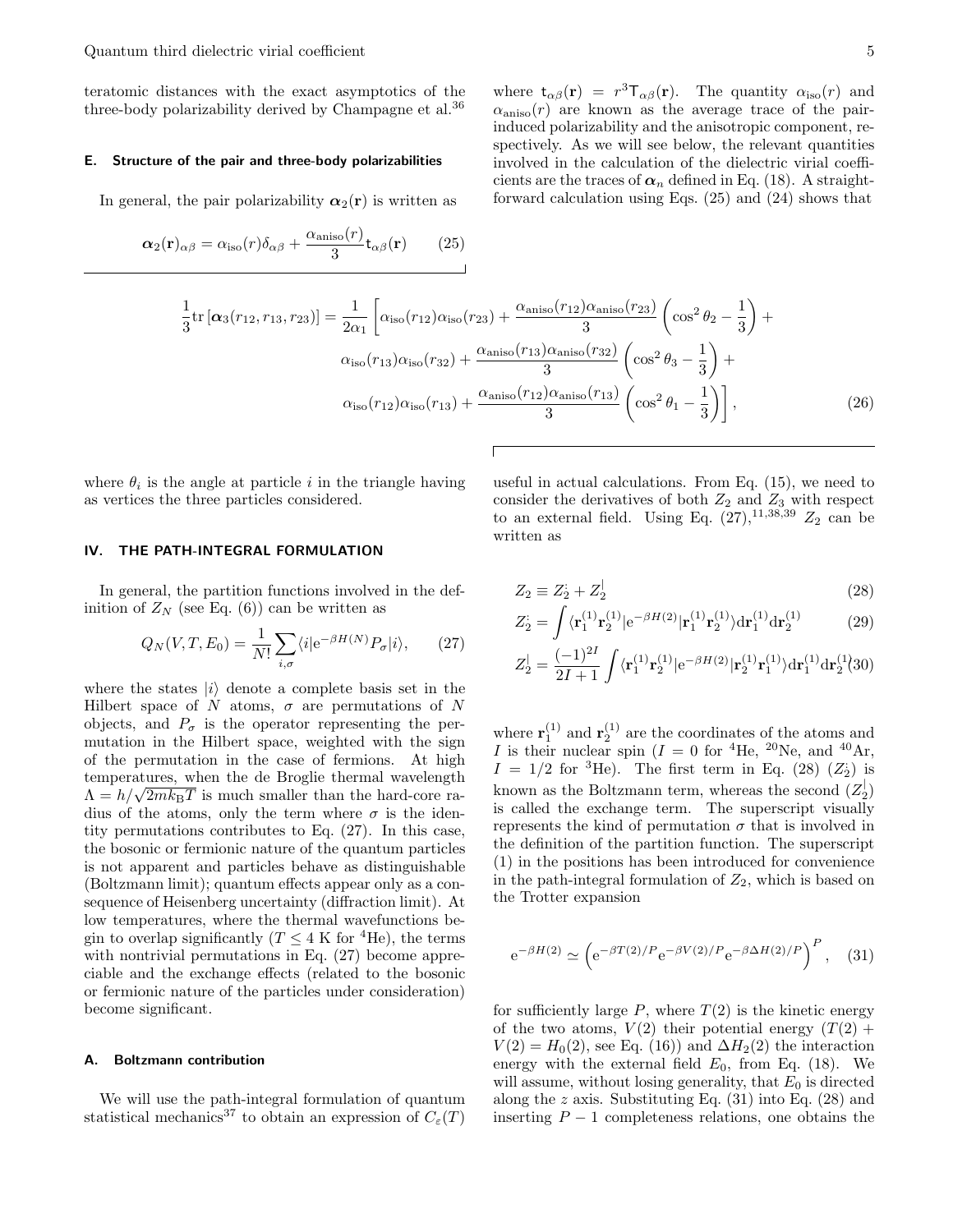expression

1 V  $\partial Z_2^{\cdot}$ 

$$
\frac{Z_2^2}{V} = \int \left\langle \exp\left(-\beta \overline{V_2^c}(\mathbf{r}) + \frac{\beta}{2} \overline{\alpha}_{2,zz}^2(\mathbf{r}) E_0^2 \right) \right\rangle d\mathbf{\beta}^2
$$

$$
\overline{V_2}(\mathbf{r}) = \frac{1}{P} \sum_{i=1}^{P} u_2(\mathbf{r}^{(i)})
$$
\n(33)

$$
\overline{\alpha}_{2,zz}^{\cdot}(\mathbf{r}) = \frac{1}{P} \sum_{i=1}^{P} \alpha_{2,zz}(\mathbf{r}^{(i)}), \tag{34}
$$

where  $\mathbf{r}^{(i)} = \mathbf{r}_2^{(i)} - \mathbf{r}_1^{(i)}$  and we have denoted  $\mathbf{r} = \mathbf{r}_2^{(1)} - \mathbf{r}_2^{(2)}$  $\mathbf{r}_1^{(1)}$ . The average  $\langle \cdots \rangle$  in Eq. (32) is performed over two distribution functions  $\Pi_k(\Delta r_k^{(i)})$  $\binom{k}{k}$  (k = 1,2)<sup>40</sup> that depend on the P quantities  $\Delta \mathbf{r}_k^{(i)} = \mathbf{r}_k^{(i+1)} - \mathbf{r}_k^{(i)}$  $\mathbf{r}_{k}^{(i)}$ , with the understanding that  $\mathbf{r}_k^{(P+1)} = \mathbf{r}_k^{(1)}$  $k^{(1)}$  (notice that this condition implies that  $\Delta \mathbf{r}^{(P)}$  is opposite to the sum of all the other  $\Delta \mathbf{r}^{(i)}$ . The distribution functions  $\Pi_k$  are given  $by<sup>40</sup>$ 

$$
\Pi(\Delta \mathbf{r}^{(i)}; P) = \Lambda^3 \left(\frac{P^{3/2}}{\Lambda^3}\right)^P \exp\left(-\frac{\pi P}{\Lambda^2} \sum_{i=1}^P \left|\Delta \mathbf{r}^{(i)}\right|^2\right),\tag{35}
$$

which can be interpreted as the probability distribution of a classical closed ring polymer with P monomers.11,37,40

The first derivative with respect to  $E_0$  of Eq. (32) produces

so that the first term in Eq. (15) is seen to be zero when evaluated at zero external field. The second derivative at zero field becomes

$$
\frac{1}{V} \left. \frac{\partial^2 Z_2^{\cdot}}{\partial E_0^2} \right|_{E_0 = 0} = \beta \int \left\langle \overline{\alpha}_{2,zz}^{\cdot}(\mathbf{r}) e^{-\beta \overline{V_2^{\cdot}}(\mathbf{r})} \right\rangle \, \mathrm{d}\mathbf{r}, \qquad (37)
$$

and hence we get directly the Boltzmann contribution to the second dielectric virial coefficient, that is

$$
B_{\varepsilon}^{:}(T) = \frac{8\pi^2}{3} \int \left\langle \overline{\alpha_{\rm iso}^{:}}(r) e^{-\beta \overline{V_2}(r)} \right\rangle r^2 dr, \qquad (38)
$$

accounting for the rotational invariance, that is  $\overline{\alpha}_{2,zz} =$  $\left(\overline{\alpha}_{2,xx}^{\cdot}+\overline{\alpha}_{2,yy}^{\cdot}+\overline{\alpha}_{2,zz}^{\cdot}\right)/3 = \overline{\alpha}_{\text{iso}}^{\cdot}$ . This is the same equation as derived in Ref. 11.

The same considerations apply to the calculation of the second derivative of  $Z_3$ , which is obtained as the sum of three contributions, due to the three possible permutations of three objects: the identity which results in the Boltzmann component (which will be denoted by the symbol ∴); the permutations of any two particles (which are three in total and will be denoted by  $\cdot$ ); and the cyclic permutations (two, denoted by  $\triangle$ ).<sup>40</sup> For the Boltzmann part, one gets

The first derivative with respect to 
$$
E_0
$$
 of Eq. (32) pro-  
\nces\n
$$
\frac{\partial Z_2}{\partial E_0} = \int \beta E_0 \left\langle \overline{\alpha}_{2,zz}^{\overline{i}}(\mathbf{r}) \exp\left(-\beta \overline{V_2}(\mathbf{r}) + \frac{\beta}{2} \overline{\alpha}_{2,zz}^{\overline{i}}(\mathbf{r}) E_0^2\right) \right\rangle,
$$
\n(39)

where

(36)

$$
\overline{\mathbf{m}_{3}^{+}}(\mathbf{r}_{1},\mathbf{r}_{2},\mathbf{r}_{3}) = \frac{1}{P} \sum_{p=1}^{P} \mathbf{m}_{3} \left( \mathbf{r}_{1}^{(p)}, \mathbf{r}_{2}^{(p)}, \mathbf{r}_{3}^{(p)} \right)
$$
(40)

$$
\overline{A_3}(\mathbf{r}_1, \mathbf{r}_2, \mathbf{r}_3) = \frac{1}{3P} \sum_{p=1}^P \text{tr}\left(\alpha_3(\mathbf{r}_1^{(p)}, \mathbf{r}_2^{(p)}, \mathbf{r}_3^{(p)}) + \sum_{i < j=1}^3 \alpha_2(\mathbf{r}_i^{(p)} - \mathbf{r}_j^{(p)})\right) \tag{41}
$$

$$
\overline{V_3} \cdot (\mathbf{r}_1, \mathbf{r}_2, \mathbf{r}_3) = \frac{1}{P} \sum_{p=1}^{P} \left( u_3(\mathbf{r}_1^{(p)}, \mathbf{r}_2^{(p)}, \mathbf{r}_3^{(p)}) + \sum_{i < j = 1}^{3} u_2(\mathbf{r}_i^{(p)} - \mathbf{r}_j^{(p)}) \right),\tag{42}
$$

and the average  $\langle \cdots \rangle$  in Eq. (39) is performed on three distribution functions  $\Pi_k$   $(k = 1, 2, 3)$  analogous to what has been done for  $Z_2$ . Although these last equations have been written using the coordinates of three particles, translational invariance implies that one of the coor-

dinates  $(\mathbf{r}_1^{(1)}, \text{ say})$  can be placed at the origin, resulting in a factor of V from the integration. For this reason, the integration of Eq. (39) is performed over the coordinates of the other two particles. The final path-integral expression for the Boltzmann part of  $C_{\varepsilon}$  is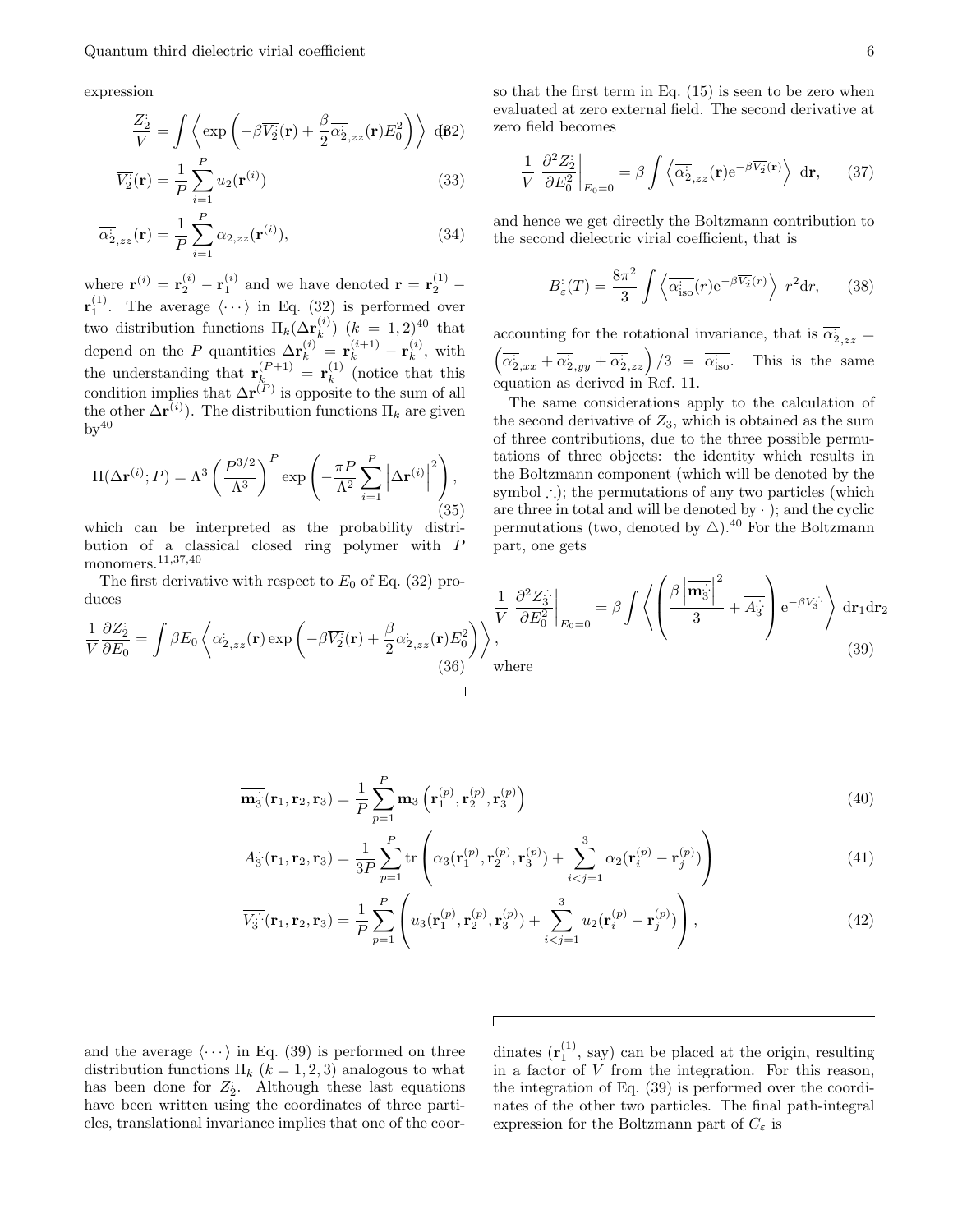Quantum third dielectric virial coefficient 7 7

$$
C_{\varepsilon}^{\cdot \cdot \cdot}(T) = \frac{2\pi}{3} \int \left[ \frac{1}{3} \left\langle \left( \frac{\beta |\overline{\mathbf{m}_{3}}^{2}|^{2}}{3} + \overline{A_{3}}^{2} \right) e^{-\beta \overline{V_{3}}^{2}} - \sum_{i < j} \overline{\alpha_{\mathrm{iso}}^{2}}(\mathbf{r}_{ij}) e^{-\beta \overline{V_{2}}^{2}(\mathbf{r}_{ij})} \right\rangle - 2 \langle e^{-\beta \overline{V_{2}}^{2}(\mathbf{r}_{21})} - 1 \rangle \langle \overline{\alpha_{\mathrm{iso}}^{2}(\mathbf{r}_{31})} e^{-\beta \overline{V_{2}}^{2}(\mathbf{r}_{31})} \rangle \right] d\mathbf{r}_{2} d\mathbf{r}_{3},\tag{43}
$$

where  $\mathbf{r}_{ij} = \mathbf{r}_i - \mathbf{r}_j$ . The first average is taken over three independent ring-polymer distributions, whereas the last two averages are each taken over two independent ringpolymer distributions. In the classical limit, the ring polymers shrink to a point and Eq. (43) becomes the classical expression derived in Ref. 27.

#### B. Exchange effects

Using an approach very similar to what has been outlined in the previous section, one can derive path-integral expressions for the exchange contributions. Many details can be found in our previous works (e.g., Refs. 16, 38, 39, and 41), so we just recall that the main effect of the permutation operators  $P_{\sigma}$  is to "coalesce" the P-bead ring polymers of the particles involved in the permutation – let us denote them by  $n-$  into a bigger polymer with  $nP$ beads, and at the same time introduce a multiplication factor proportional to  $\Lambda^{3(n-1)}$ .

The "coalescence" of the ring polymers takes into account quantum statistical effects due to the indistinguishability of the particles. Qualitatively speaking, coalesced configurations will have a sizable probability of being sampled as soon as the size of the ring polymers – which is, in turn, proportional to the de Broglie thermal wavelength  $\Lambda$  (Ref. 42) – exceeds the size of the repulsive core of the interatomic potential (which is usually between 2.5 and 3.5 Å), a condition that requires low temperatures. At higher temperatures, the dielectric virial coefficients are due entirely to the Boltzmann contribution, which takes into account the quantum nature of the particles only via the Heisenberg uncertainty (quantum diffraction effects).

After taking into account the effect of the permutation operator, one obtains

$$
Z_2^{\parallel} = \frac{(-1)^{2I}}{2I + 1} \frac{\Lambda^3}{2^{3/2}} \left\langle \exp\left(-\beta \overline{V} + \frac{\beta}{2} E_0 \overline{\alpha}_{2,zz}^{\parallel} E_0 \right) \right\rangle \downarrow 4)
$$

$$
\overline{V}^{\parallel} = \frac{1}{2P} \sum_{i=1}^{2P} V(\mathbf{x}^{(i)}) \tag{45}
$$

$$
\overline{\alpha}_{2,zz}^{\parallel} = \frac{1}{2P} \sum_{i=1}^{2P} \alpha_{2,zz}(\mathbf{x}^{(i)}),
$$
\n(46)

where the coordinates  $\mathbf{x}^{(i)}$  are defined so that  $\mathbf{x}^{(i)}$  =  ${\bf r}_1^{(i)}$  and  ${\bf x}^{(i+P)} = {\bf r}_2^{(i)}$  for  $i = 1, ..., P$ . The average  $\langle \cdots \rangle$  in Eq. (44) is performed over a distribution  $\Pi(\Delta \mathbf{x}^{(i)}; 2P)$  which is a function of the 2P coordinates  $\Delta \mathbf{x}^{(i)} = \mathbf{x}^{(i+1)} - \mathbf{x}^{(i)}$ , with again the understanding that  $\mathbf{x}_k^{(2P+1)} = \mathbf{x}_k^{(1)}$  $\kappa^{(1)}$ . Performing the derivatives, we obtain again that the first derivative at zero field vanishes, whereas the second derivative can be written as

$$
\frac{\partial^2 Z_2^{\prime}}{\partial E_0^2} = \beta \frac{(-1)^{2I}}{2I + 1} \frac{\Lambda^3}{2^{3/2}} \left\langle \overline{\alpha}^{\parallel}_{2,zz} e^{-\beta \overline{V}^{\parallel}} \right\rangle, \tag{47}
$$

which leads directly to the exchange term of  $B_{\varepsilon}(T)$  discussed in Ref. 11.

In the case of the third dielectric virial coefficient, there are several contributions to exchange effects. The first comes from the terms involving  $Z_2$ , when we express  $Z_2 = Z_2 + Z_2^{\dagger}$ , whereas other contributions come from the term involving  $Z_3$  that can be written as

$$
Z_3 = Z_3 + Z_3^{\perp} + Z_3^{\triangle}.
$$
 (48)

The term  $Z_3^{\dagger}$  describes permutations of a single pair (which are odd), whereas the term  $Z_3^{\triangle}$  describes cyclic permutations, which are even. From Eqs. (32), (37), (44),  $(47)$ , and  $(48)$ , one obtains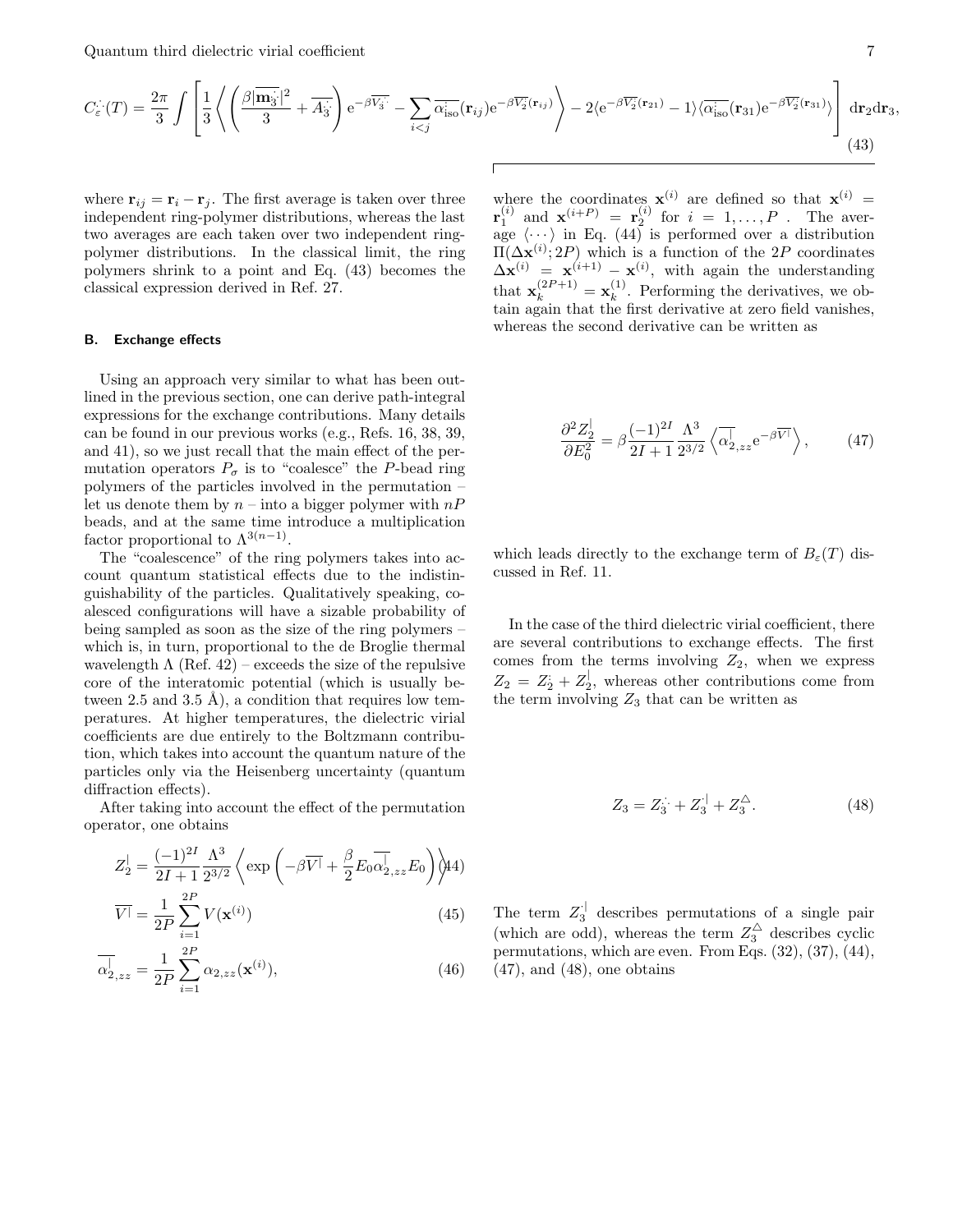Quantum third dielectric virial coefficient 8

$$
C_{\varepsilon}^{1}(T) = \frac{(-1)^{2I}}{2I + 1} \frac{2\pi}{3} \frac{\Lambda^{3}}{2^{3/2}} \int d\mathbf{r} \left[ \left\langle \left( \frac{\beta \left| \mathbf{m}_{3}^{1} \right|^{2}}{3} + \overline{A}_{3}^{1} \right) e^{-\beta \overline{V_{3}}^{1}} - \overline{\alpha|_{\text{iso}}} e^{-\beta \overline{V_{2}}^{1}} \right\rangle - 2\langle e^{-\beta \overline{V_{2}}^{1}} \rangle \langle \overline{\alpha|_{\text{iso}}} e^{-\beta \overline{V_{2}}^{1}} \rangle - 2\langle \overline{\alpha|_{\text{iso}}} e^{-\beta \overline{V_{2}}^{1}} \rangle \langle e^{-\beta \overline{V_{2}}^{1}} - 1 \rangle \right]
$$
(49)

$$
C_{\varepsilon}^{\triangle}(T) = \frac{2\pi}{3} \frac{\Lambda^6}{(2I+1)^2} \left[ \frac{2}{3^{5/2}} \left\langle \left( \frac{\beta \left| \overline{\mathbf{m}_3^{\triangle}} \right|^2}{3} + \overline{A_3^{\triangle}} \right) e^{-\beta \overline{V_3^{\triangle}}} \right\rangle - \frac{1}{4} \left\langle e^{-\beta \overline{V_2^{\perp}}} \right\rangle \left\langle \overline{\alpha_{\rm iso}^{\parallel}} e^{-\beta \overline{V_2^{\perp}}} \right\rangle \right]
$$
(50)

#### C. Details of the calculations

In the following, we will present results for  $C_{\varepsilon}(T)$  neglecting exchange effects, so using Eq. (43) only. The main reason is that fully ab initio expressions for  $\alpha_3$  and m<sup>3</sup> are not known, and hence our results will be affected by an unknown systematic error in any event. Analysis of the contributions to  $B_{\varepsilon}(T)^{11}$  shows that exchange effects are present only for helium isotopes when  $T \lesssim 5$  K, hence we will limit ourselves to temperatures higher than that in the present paper.

Since  $\alpha_{aniso}(r) = O(r^{-3})$  at large distances, we observed a slow convergence of the integral leading to  $C_{\varepsilon}(T)$ as a function of the cutoff  $R$ , in the form

$$
C_{\varepsilon}(T;R) = C_{\varepsilon}(T) + \frac{a}{R}.
$$
\n(51)

This required us to use  $R = 100$  nm when evaluating the third dielectric virial coefficient using the superposition approximation of  $\alpha_3$ . In this case, the asymptotic value obtained by fitting  $C_{\varepsilon}(T;R)$  with a function of the form (51) falls within the statistical uncertainty of the pathintegral calculations.

As usual with path-integral calculations, one has to choose a sufficiently large value for the Trotter index P; in general the optimal value depends on temperature, as well as the required uncertainty. We have used the same values discussed in Ref. 11, namely  $P =$ nint(1600 K/T + 7) for <sup>4</sup>He,  $P = \text{nint}(800 \text{ K}/T + 4)$ for <sup>20</sup>Ne, and  $P = \text{nint}(300 \text{ K}/T + 4)$  for <sup>40</sup>Ar, where  $\text{nint}(x)$  denotes the nearest integer to x. The integrals have been evaluated with the parallel implementation of the VEGAS algorithm.<sup>43</sup> We found it useful to evaluate separately the contribution to  $C_{\varepsilon}(T)$  coming from the two-body potential and polarizability and the contribution due to the three-body potential, polarizability, and dipole moment. The former converges rather quickly and a relatively small cutoff  $R = 6$  nm was sufficient; we used 2 000 000 Monte Carlo samples, and estimated the statistical uncertainty by performing 16 independent runs at each temperature. The second contribution required more computational effort to produce a reasonably small variance; in this case we used 8 000 000 Monte Carlo samples and 128 independent runs for each of the temperatures considered in this work.

We also evaluated the contribution to the uncertainty of our results obtained by propagating the uncertainties of the potentials and polarizabilities, where available; in this case we have assumed that the provided uncertainties are expanded uncertainties at coverage level  $k = 2$ . Given the exploratory nature of this work, we have used the straightforward approach of evaluating the third dielectric virial coefficient in the classical approximation for the perturbed potential or polarizability and evaluating the standard uncertainty as 1/4 of the absolute value of the difference.

# V. RESULTS AND DISCUSSION

Before presenting our calculated results and comparing them to experimental data, we emphasize two caveats that apply to the results for all three gases examined. First, all of the results use the superposition approximation for the three-body polarizability as described in Sec. III D and the approximation for the three-body dipole moment from Li and Hunt.<sup>33</sup> While these approximations should be accurate in the limit of large interatomic distances, they may not be accurate at shorter distances, and any inaccuracy would produce a systematic error in  $C_{\varepsilon}$ . Second, and related, the use of the superposition approximation and the approximation for the three-body dipole prevents us from making quantitative uncertainty estimates, because of the unknown systematic error. We have computed and tabulated uncertainties attributable to known factors (uncertainty in the pair and three-body potential and in the pair polarizability, together with statistical uncertainty in the PIMC calculations), but these numbers do not represent a complete uncertainty budget and should not be used in metrological uncertainty budgets.

Because of this unknown systematic uncertainty, the purpose of comparisons with experimental data in this section is not to quantitatively assess the data, but instead to show qualitatively that the present calculations are generally consistent with the limited experimental data.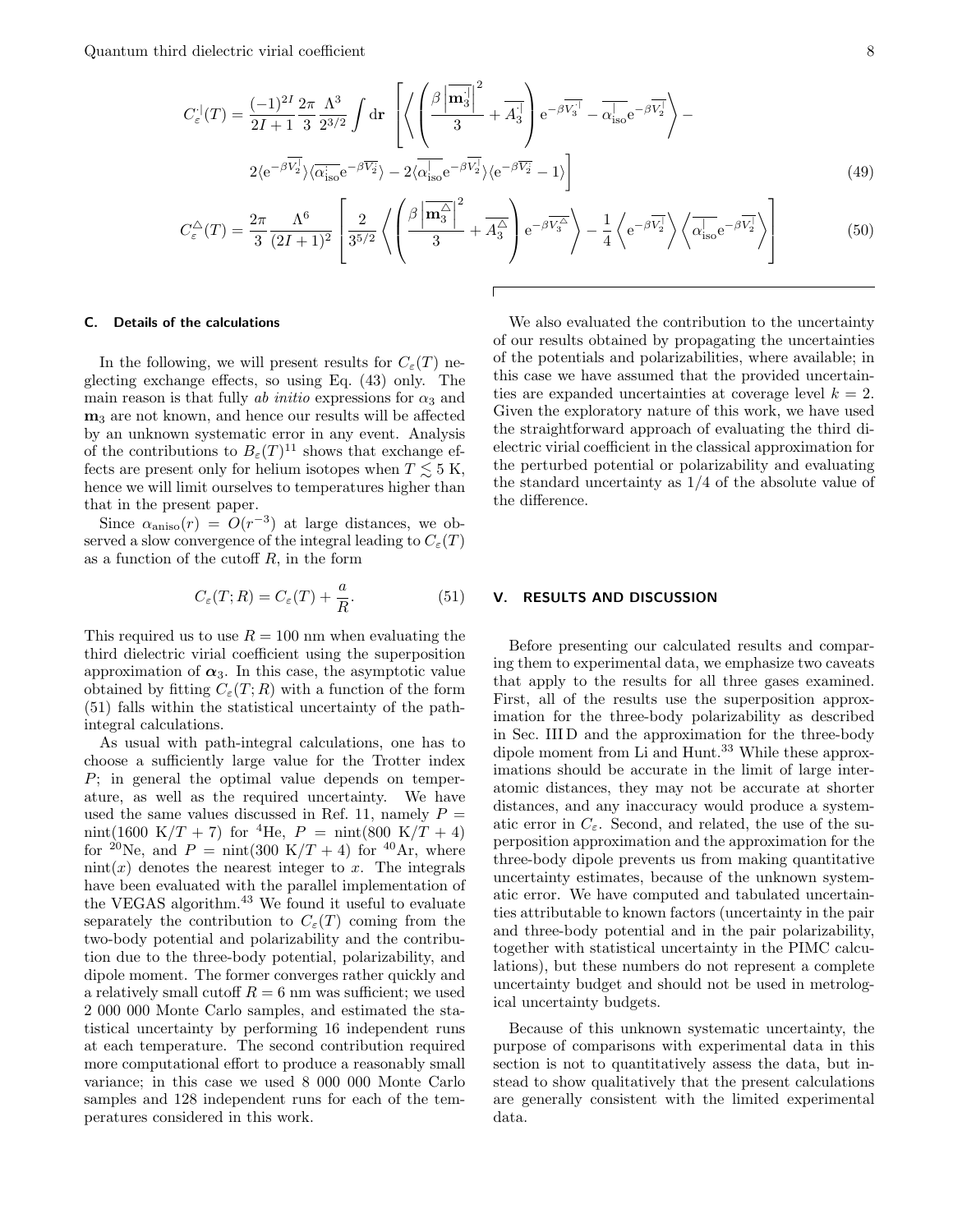## A. Helium

In performing the calculations for helium isotopes, we used the pair potential developed by Czachorowski et al., $^{44}$  the three-body potential by Cencek et al., $^{45}$  and the pair polarizability by Cencek et al. $46$  All of these quantities have assigned uncertainties. The three-body polarizability has been evaluated using the superposition approximation and the three-body dipole moment has been evaluated with the formulation of Li and Hunt.<sup>33</sup> At all temperatures, the statistical uncertainty from the path-integral calculation dominates the uncertainty budget (not counting the unknown uncertainty from the superposition calculation and three-body dipole estimate).

Our results are reported in Tab. I. The values of the third dielectric virial coefficient are negative and their magnitude decreases with decreasing temperature. The result that we obtain at  $T = 300$  K,  $C_{\varepsilon}(300 \text{ K}) =$  $-0.556$  cm<sup>9</sup> mol<sup>-3</sup>, is comparable to the only other theoretical result reported in the literature, from a classical calculation (at "room temperature" which should be near  $300 \text{ K}$ ) by Heller and Gelbart<sup>17</sup> that used a superposition approximation in combination with relatively simple models for the pair potential and pair polarizability. Their calculation resulted in  $C_{\varepsilon} = -0.719 \text{ cm}^9 \text{ mol}^{-3}$ .

The effect of the three-body polarizability in determining the value of  $C_{\varepsilon}$  for helium is not negligible. As an example, we note that the third dielectric virial coefficient at  $T = 300$  K becomes  $-0.441$  cm<sup>9</sup> mol<sup>-3</sup> if the three-body polarizability is neglected; this is roughly a 20% difference. In contrast, the effect of the three-body dipole  $m_3$  as computed by the approximation of Li and Hunt<sup>33</sup> is completely negligible within the precision of our calculations.

In the uncertainty budget, the contributions from the uncertainty in the three-body potential and in the pair polarizability are of similar size; that from the pair potential is negligible. In order to emphasize that the uncertainty in Table I and subsequent tables is incomplete due to the unknown systematic error in the superposition approximation, we use the symbol  $U^*$  for the expanded  $(k = 2)$  value rather than the symbol U that would be used for a complete expanded uncertainty.

In Fig. 1, our calculations are compared to values of  $C_{\varepsilon}(T)$  found in the literature. Error bars drawn on the experimental values are those reported in the original publication; in most cases the statistical meaning of the error interval was not stated. The point of Gaiser and  $Fellmuth<sup>20</sup> comes from dielectric-constant gas thermome$ try experiments where the quantity obtained was a combination of the second and third dielectric and density virial coefficients; this was converted to  $C_{\varepsilon}$  with the use of precise literature values for the third density virial  $\text{coefficient}^{16}$  and the second dielectric virial coefficient.<sup>11</sup> Our results are generally consistent with the experimental data within their considerable scatter, although there is less temperature dependence than might be assumed based on the experimental points shown.

TABLE I. The third dielectric virial coefficient  $C_{\varepsilon}$  for <sup>4</sup>He and its uncertainty. The  $U^*(C_{\varepsilon})$  are incomplete expanded uncertainties at  $k = 2$  and include the statistical uncertainty of the calculation as well as the propagated uncertainties from potentials and the two-body polarizability. There is an unknown systematic uncertainty contribution from the superposition approximation and the approximation of the three-body dipole term. The last column reports the value of the third dielectric virial coefficient calculated in the classical approximation.

| Temperature    | $C_{\varepsilon}(T)$             | $U^*(C_{\varepsilon})$                | $C_{\varepsilon}^{\text{cl}}(T)$ |
|----------------|----------------------------------|---------------------------------------|----------------------------------|
| (K)            | $\text{(cm}^9 \text{ mol}^{-3})$ | $\mathrm{mol}^{-3})$<br>$\rm (cm^{9}$ | $\text{(cm}^9 \text{ mol}^{-3})$ |
| $\overline{5}$ | $-0.251$                         | 0.089                                 | $-\overline{14.575}$             |
| $\overline{7}$ | $-0.220$                         | 0.016                                 | $-1.978$                         |
| 10             | $-0.210$                         | 0.005                                 | $-0.413$                         |
| 15             | $-0.214$                         | 0.003                                 | $-0.198$                         |
| 20             | $-0.232$                         | 0.002                                 | $-0.195$                         |
| 30             | $-0.261$                         | 0.002                                 | $-0.228$                         |
| 40             | $-0.287$                         | 0.001                                 | $-0.260$                         |
| 50             | $-0.311$                         | 0.001                                 | $-0.288$                         |
| 75             | $-0.357$                         | 0.001                                 | $-0.342$                         |
| 100            | $-0.398$                         | 0.001                                 | $-0.383$                         |
| 125            | $-0.428$                         | 0.001                                 | $-0.416$                         |
| 150            | $-0.453$                         | 0.001                                 | $-0.444$                         |
| 175            | $-0.476$                         | 0.001                                 | $-0.468$                         |
| 200            | $-0.496$                         | 0.001                                 | $-0.488$                         |
| 250            | $-0.531$                         | 0.001                                 | $-0.523$                         |
| 273.16         | $-0.543$                         | 0.002                                 | $-0.537$                         |
| 300            | $-0.556$                         | 0.001                                 | $-0.552$                         |
| 350            | $-0.581$                         | 0.001                                 | $-0.575$                         |
| 400            | $-0.600$                         | 0.002                                 | $-0.595$                         |
| 450            | $-0.617$                         | 0.002                                 | $-0.612$                         |
| 500            | $-0.632$                         | 0.002                                 | $-0.628$                         |
| 600            | $-0.655$                         | 0.002                                 | $-0.652$                         |
| 700            | $-0.676$                         | 0.002                                 | $-0.672$                         |
| 800            | $-0.691$                         | 0.002                                 | $-0.688$                         |
| 900            | $-0.702$                         | 0.002                                 | $-0.701$                         |
| 1000           | $-0.714$                         | 0.002                                 | $-0.712$                         |
| 1500           | $-0.745$                         | 0.002                                 | $-0.744$                         |
| 2000           | $-0.755$                         | 0.002                                 | $-0.755$                         |



FIG. 1. Comparison of calculated values of  $C_{\varepsilon}(T)$  for <sup>4</sup>He with those derived from experiment<sup>20,24,47,48</sup> at higher temperatures. The classical calculation of Heller and Gelbart<sup>17</sup> is also shown.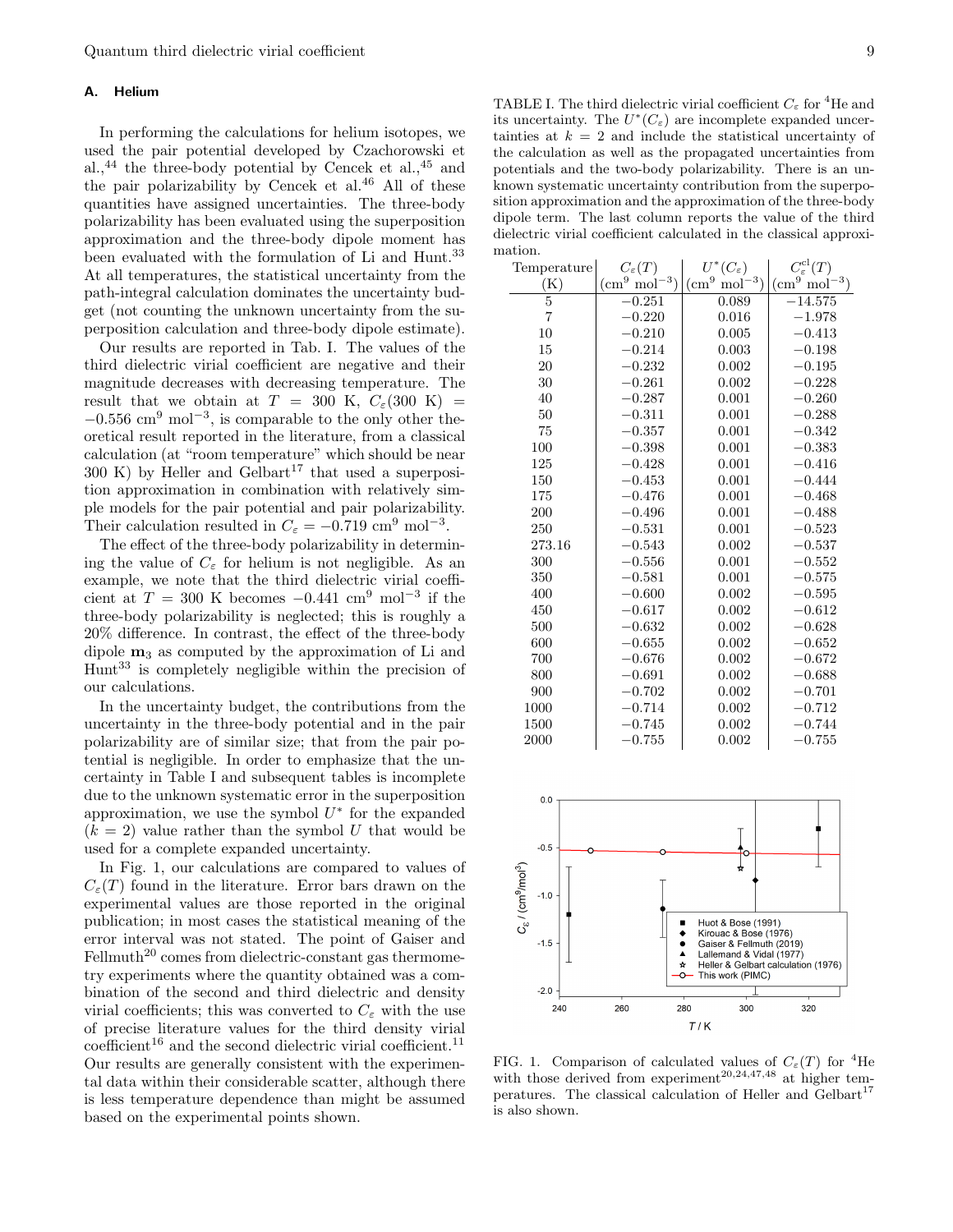

FIG. 2. Comparison of calculated values of  $C_{\varepsilon}(T)$  for <sup>4</sup>He with those derived from experiment<sup>47,49</sup> at low temperatures. Two points from White and Gugan<sup>49</sup> are below the bottom of the plot; only the tops of their error bars are visible.

Figure 2 shows a comparison with data at low temperatures; note that points by White and Gugan<sup>49</sup> near 11 K and 18 K lie below the bottom of the plot but the tops of their large error bars are visible. Our results indicate a relatively flat temperature dependence; it remains to be seen whether this will still be true when a quantitatively accurate three-body polarizability becomes available. Figure 2 also displays the result of a classical calculation of  $C_{\varepsilon}(T)$ , which becomes increasingly inaccurate below 20 K.

#### B. Neon

In the case of neon, we used the latest pair potential and pair polarizability by Hellmann et al.<sup>50</sup> as well as the extended Axilrod–Teller three-body potential by Schwerdtfeger and Hermann.<sup>51</sup> Dr. Hellmann provided us with the anisotropic component of the pair polarizability, which was not reported in the original paper.<sup>52</sup>

Our calculated values are reported in Tab. II. In this case, we did not perform the propagation of the uncertainty from the potentials and the two-body polarizability because some of these quantities do not have an uncertainty estimate, so we report only the statistical uncertainty of our calculation.

It is interesting to note that the effect of the threebody polarizability on  $C_{\varepsilon}$  is quite significant. Using classical calculations as an example, the value of  $C_{\varepsilon}$  obtained neglecting the three-body polarizability at  $T = 300$  K would be  $-0.914 \text{ cm}^9 \text{ mol}^{-3}$ , a 50% difference from the value obtained including it. The effect of the approximate three-body dipole term is larger than for <sup>4</sup>He but still negligible, making  $C_{\varepsilon}$  less negative by an amount on the order of 0.01 cm<sup>9</sup> mol<sup>-3</sup> at temperatures near 300 K.

Figure 3 compares our calculated values with the very

TABLE II. The third dielectric virial coefficient  $C_{\varepsilon}$  for <sup>20</sup>Ne and its uncertainty. The  $U^*(C_{\varepsilon})$  are incomplete expanded uncertainties at  $k = 2$  and only include the statistical uncertainty of the path-integral Monte Carlo calculation. Uncertainty contributions from the two- and three-body potentials and polarizabilities and three-body dipole moment are not included; in several cases the information needed to estimate these uncertainties is not available. The last column reports the value of the third dielectric virial coefficient calculated in the classical approximation.

| Temperature | $C_{\varepsilon}(T)$             | $U^*(C_\varepsilon)$              | $C^{\rm cl}_{\varepsilon}(T)$               |
|-------------|----------------------------------|-----------------------------------|---------------------------------------------|
| (K)         | $\text{(cm}^9 \text{ mol}^{-3})$ | $\overline{(cm)}^9$<br>$mol^{-3}$ | $\left(\text{cm}^9 \text{ mol}^{-3}\right)$ |
| 20          | $-19.997$                        | 0.040                             | $-36.961$                                   |
| 25          | $-6.167$                         | 0.026                             | $-9.475$                                    |
| 30          | $-2.836$                         | 0.020                             | $-3.752$                                    |
| 35          | $-1.756$                         | 0.018                             | $-2.063$                                    |
| 40          | $-1.332$                         | 0.016                             | $-1.456$                                    |
| 45          | $-1.182$                         | 0.015                             | $-1.215$                                    |
| 50          | $-1.117$                         | 0.014                             | $-1.117$                                    |
| 55          | $-1.088$                         | 0.012                             | $-1.081$                                    |
| 60          | $-1.075$                         | 0.013                             | $-1.075$                                    |
| 65          | $-1.097$                         | 0.013                             | $-1.084$                                    |
| 70          | $-1.113$                         | 0.012                             | $-1.099$                                    |
| 75          | $-1.123$                         | 0.010                             | $-1.118$                                    |
| 80          | $-1.158$                         | 0.012                             | $-1.139$                                    |
| 85          | $-1.174$                         | 0.011                             | $-1.161$                                    |
| 90          | $-1.188$                         | 0.011                             | $-1.182$                                    |
| 95          | $-1.223$                         | 0.012                             | $-1.204$                                    |
| 100         | $-1.236$                         | 0.011                             | $-1.224$                                    |
| 150         | $-1.409$                         | 0.009                             | $-1.403$                                    |
| 200         | $-1.540$                         | 0.008                             | $-1.540$                                    |
| 250         | $-1.647$                         | 0.008                             | $-1.650$                                    |
| 300         | $-1.744$                         | 0.009                             | $-1.743$                                    |
| 350         | $-1.824$                         | 0.010                             | $-1.822$                                    |
| 400         | $-1.890$                         | 0.009                             | $-1.892$                                    |
| 500         | $-2.004$                         | 0.009                             | $-2.009$                                    |
| 600         | $-2.105$                         | 0.009                             | $-2.105$                                    |
| 700         | $-2.183$                         | 0.009                             | $-2.185$                                    |
| 800         | $-2.254$                         | 0.009                             | $-2.253$                                    |
| 900         | $-2.312$                         | 0.009                             | $-2.312$                                    |
| 1000        | $-2.370$                         | 0.009                             | $-2.364$                                    |
| 1500        | $-2.555$                         | 0.009                             | $-2.549$                                    |
| 2000        | $-2.670$                         | 0.010                             | $-2.662$                                    |

limited, and mutually inconsistent, experimental data available. The point from Gaiser and Fellmuth<sup>20</sup> is shown with error bars corresponding to one standard uncertainty and was extracted from their dielectric-constant gas thermometry data by Rourke.<sup>10</sup> Few conclusions can be drawn, especially since we do not know the accuracy of the three-body approximations, but the large negative values attained below 40 K might have consequences for gas-based metrology in that temperature range.

## C. Argon

In the case of  $40Ar$ , we used the pair potential developed by Patkowski and Szalewicz,<sup>53</sup> the pair polarizability by Vogel et  $al.,<sup>54</sup>$  and the three-body potential by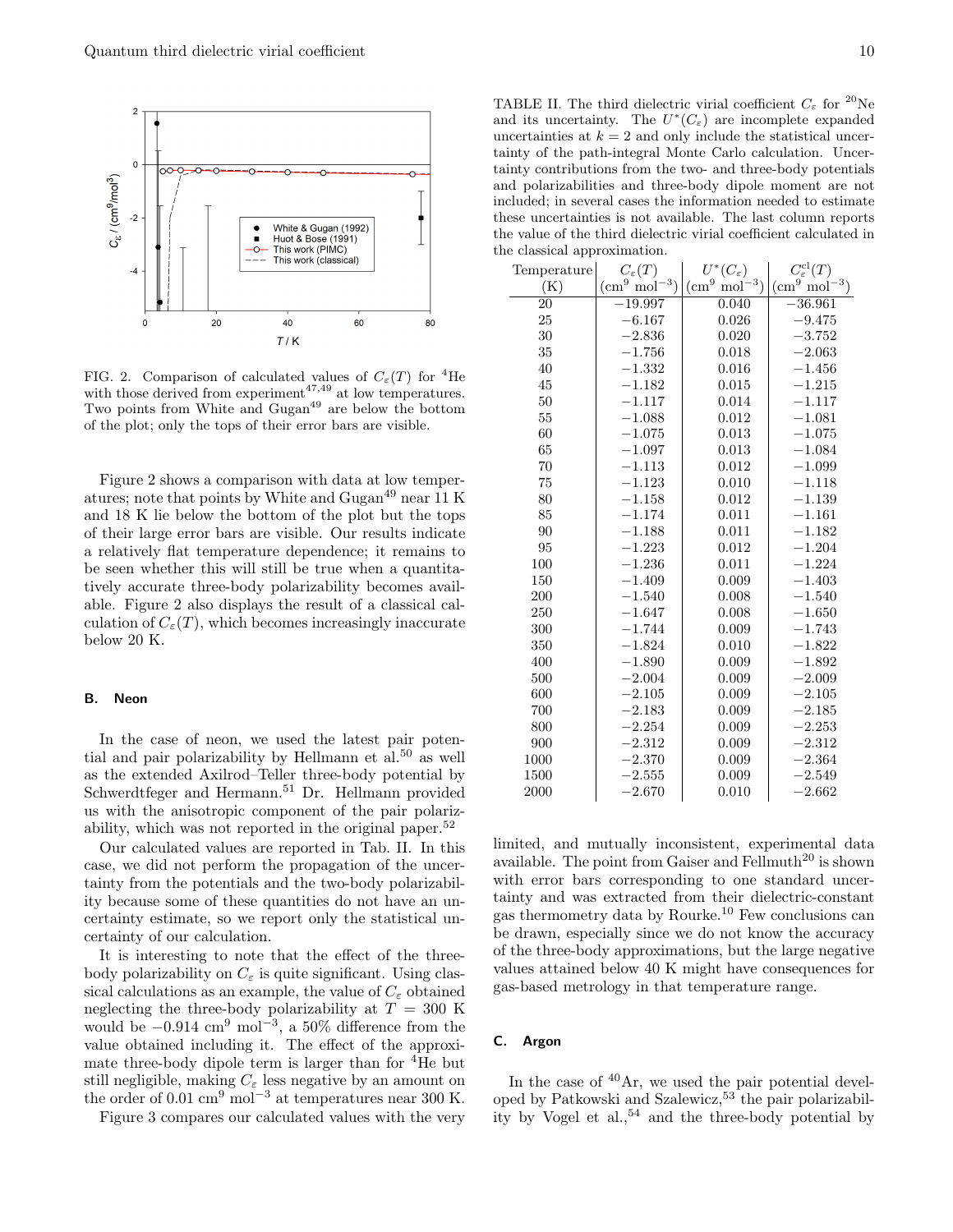

FIG. 3. Comparison of calculated values of  $C_{\varepsilon}(T)$  for neon with those derived from experiment.<sup>20,24,47</sup>

TABLE III. The third dielectric virial coefficient  $C_{\varepsilon}$  for <sup>40</sup>Ar and its uncertainty. The  $U^*(C_\varepsilon)$  are incomplete expanded uncertainties at  $k = 2$  and include the statistical uncertainty of the path-integral Monte Carlo calculation and the propagated uncertainty from the potentials and the two-body polarizability. There is an unknown systematic uncertainty contribution from the superposition approximation and the approximation of the three-body dipole term. The last column reports the value of the third dielectric virial coefficient calculated in the classical approximation.

| Temperature | $C_{\varepsilon}(T)$   | $U^*(C_{\varepsilon})$ | $C_{\varepsilon}^{\text{cl}}(T)$ |
|-------------|------------------------|------------------------|----------------------------------|
| (K)         | $\rm (cm^9\ mol^{-3})$ | $\rm (cm^9\ mol^{-3})$ | $\rm (cm^9\ mol^{-3})$           |
| 50          | $7\overline{315}$      | 641                    | 7844                             |
| 75          | 446                    | 49                     | 467                              |
| 100         | 13                     | 14                     | 16                               |
| 125         | $-60$                  | 9                      | $-60\,$                          |
| 150         | $-78$                  | 8                      | $-78$                            |
| 175         | $^{-82}$               | 7                      | $-82$                            |
| 200         | $-82$                  | 7                      | $-82$                            |
| 250         | $-81$                  | 7                      | $-80$                            |
| 273.16      | $-79$                  | 7                      | $-79$                            |
| 300         | $-78$                  | 7                      | $-78$                            |
| 350         | $-76$                  | 7                      | $-76$                            |
| 400         | $-75$                  | 7                      | $-75$                            |
| 450         | $-74$                  | 7                      | $-74$                            |
| 500         | $-73$                  | 7                      | $-73$                            |
| 600         | $-72$                  | 7                      | $-72$                            |
| 700         | $-72$                  | 7                      | $-72$                            |
| 800         | $-72$                  | 7                      | $-72$                            |
| 900         | $-71$                  | 7                      | $-72$                            |
| 1000        | $-71$                  | 6                      | $-72$                            |
| 1500        | $-72$                  | 6                      | $-73$                            |
| 2000        | $-74$                  | 6                      | $-74$                            |

Cencek et al.<sup>55</sup> We again estimated the three-body polarizability by the superposition approximation and the three-body dipole moment with the formulation of Li and Hunt.<sup>33</sup> Our results are reported in Tab. III.

Figure 4 shows our calculated results along with experimental values for  $C_{\varepsilon}$ , which are somewhat more nu-



FIG. 4. Comparison of calculated values of  $C_{\varepsilon}(T)$  for argon with those derived from experiment.<sup>20,23,47,56–59</sup>

merous than for the other two gases. The Gaiser and Fellmuth point<sup>20</sup> was obtained in the same manner as described above for helium, using literature values for argon's third density virial coefficient<sup>55</sup> and second dielectric virial coefficient.<sup>11</sup> The points shown from Achtermann and coworkers<sup>56,57</sup> are not  $C_{\varepsilon}$  but instead  $C_{\rm R}$ , the third refractivity virial coefficient. The difference between  $C_{\varepsilon}$  and  $C_{\rm R}$  is expected to be small  $(B_{\varepsilon}$  and  $B_{\rm R}$ differ by only about  $1\%^{11}$ , so  $C_R$  still provides a valuable comparison.

Our calculated results are again reasonably consistent with the scattered experimental data. Figure 4 also shows the results that would be obtained in the absence of the three-body polarizability; it is evident that the three-body polarizability contributes a large amount to  $C_{\varepsilon}$  and is necessary to obtain agreement with experimental data. In the case of argon, the contribution from the three-body dipole term is not completely negligible; it makes  $C_{\varepsilon}$  less negative by an amount on the order of  $1 \text{ cm}^9 \text{ mol}^{-3}$  at temperatures near 300 K.

#### VI. CONCLUSIONS

We have presented the first complete framework for calculating the third dielectric virial coefficient of gases with rigorous accounting for quantum effects, including exchange effects. Calculations of  $C_{\varepsilon}(T)$  were performed for helium, neon, and argon, using the best available pair and three-body potentials and pair polarizability functions. Our calculations yielded results in qualitative agreement with the limited experimental data available.

The results presented in Sec. V are not yet suitable for rigorous metrological use, because there is an unknown systematic uncertainty due to the use of the superposition approximation for the three-body nonadditive polar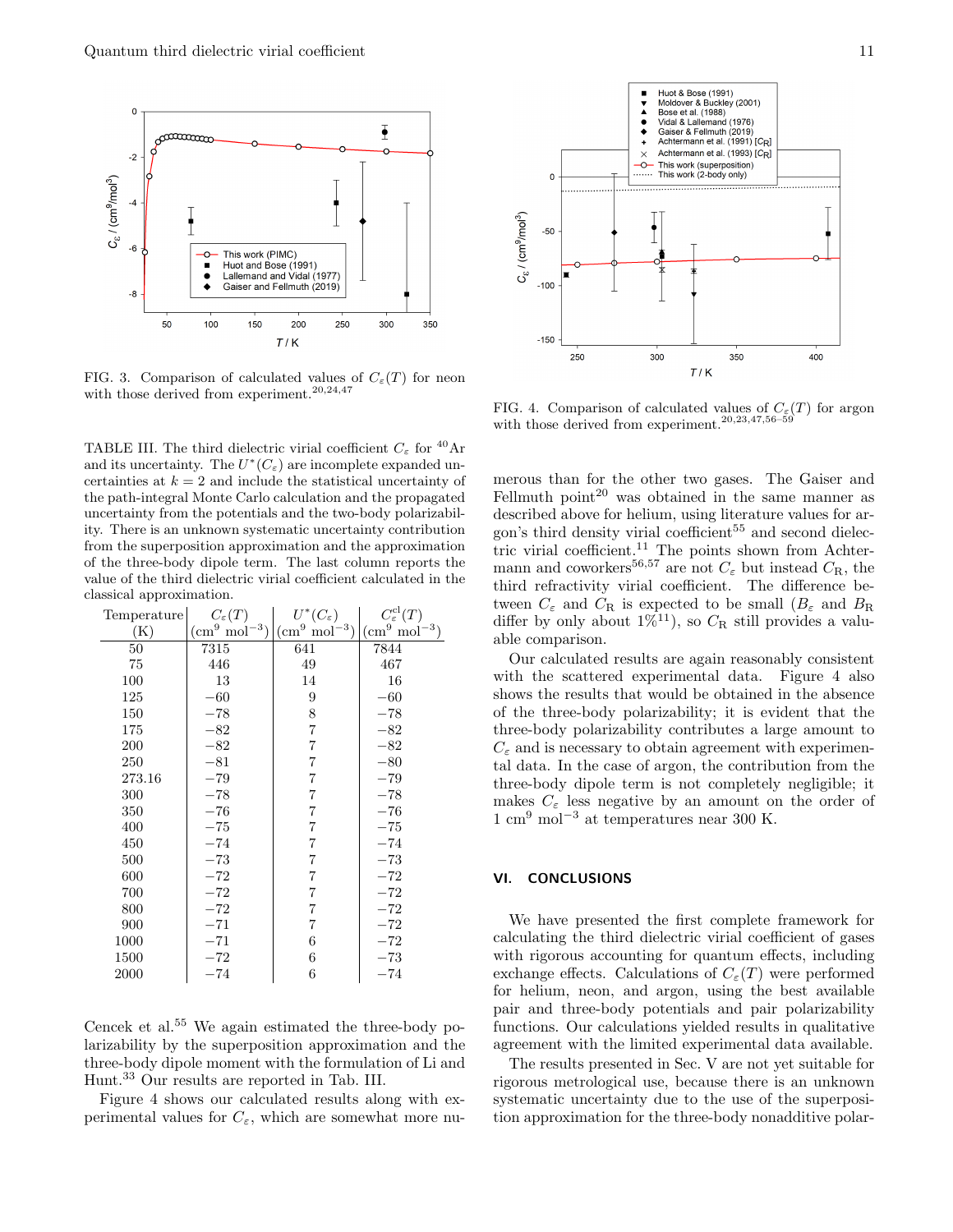izability. Because the relative contribution of the threebody polarizability to  $C_{\varepsilon}$  is large, especially for argon, an error in the superposition approximation could produce a significant error in  $C_{\varepsilon}(T)$ . Qualitatively, since the superposition approximation produces the correct longrange behavior, we might expect it to be accurate at conditions where dispersion forces dominate the interactions (as is the case for argon at temperatures of practical interest), while perhaps losing accuracy where repulsive configurations dominate the virial coefficients (as is the case for helium at ambient temperatures). A possibly analogous situation is the third density virial coefficient of helium, where the Axilrod-Teller three-body potential, which is an induced dipole model valid at long range, produces a correction of the wrong sign above approximately 170 K.<sup>15</sup>

There is an additional unknown systematic uncertainty due to the lack of a three-body dipole moment surface for the gases considered. While preliminary calculations using an approximation valid in the long-range limit suggest that this effect is negligible for helium and neon, and small for argon, a quantitative estimate is needed for a rigorous uncertainty budget. If this three-body dipole contribution is truly small, the relative uncertainty of the estimate could be large without significantly increasing the total uncertainty in the calculated  $C_{\varepsilon}$ .

It is therefore imperative for the use of these dielectric virial coefficients in metrology that quantitative surfaces, with uncertainty estimates, be developed for the three-body polarizability (and, with less urgency, for the three-body dipole moment). Such an effort is currently underway for helium.<sup>29</sup>

#### ACKNOWLEDGMENTS

B.J. and G.G. acknowledge support from QuantumPascal project 18SIB04, which has received funding from the EMPIR programme co-financed by the Participating States and from the European Union's Horizon 2020 research and innovation programme. B.J. thanks also for the support from the National Science Center, Poland, Project No. 2017/27/B/ST4/02739. Code development has been performed on the computing cluster KORE at Fondazione Bruno Kessler. We acknowledge CINECA (Award No. IscraC-THIDIVI) under the IS-CRA initiative for the availability of high performance computing resources and support.

#### DATA AVAILABILITY

The data that support the findings of this study are available within the article.

<sup>1</sup>C. Gaiser, T. Zandt, and B. Fellmuth, "Dielectric-constant gas thermometry," Metrologia 52, S217–S226 (2015).

- <sup>2</sup>C. Gaiser, B. Fellmuth, and N. Haft, "Primary thermometry from 2.5 K to 140 K applying dielectric-constant gas thermometry," Metrologia 54, 141–147 (2017).
- <sup>3</sup>C. Gaiser, B. Fellmuth, N. Haft, A. Kuhn, B. Thiele-Krivoi, T. Zandt, J. Fischer, O. Jusko, and W. Sabuga, "Final determination of the Boltzmann constant by dielectric-constant gas thermometry," Metrologia 54, 280–289 (2017).
- <sup>4</sup>C. Gaiser, B. Fellmuth, and N. Haft, "Thermodynamictemperature data from 30 K to 200 K," Metrologia 57, 055003 (2020).
- <sup>5</sup>C. Gaiser, B. Fellmuth, and W. Sabuga, "Primary gas-pressure standard from electrical measurements and thermophysical ab initio calculations." Nature Phys. 16, 177–180 (2020).
- <sup>6</sup>K. Piszczatowski, M. Puchalski, J. Komasa, B. Jeziorski, and K. Szalewicz, "Frequency-dependent polarizability of helium including relativistic effects with nuclear recoil terms," Phys. Rev. Lett. 114, 173004 (2015).
- <sup>7</sup>P. M. C. Rourke, C. Gaiser, B. Gao, D. Madonna Ripa, M. R. Moldover, L. Pitre, and R. J. Underwood, "Refractive-index gas thermometry," Metrologia 56, 032001 (2019).
- <sup>8</sup>B. Gao, H. Zhang, D. Han, C. Pan, H. Chen, Y. Song, W. Liu, J. Hu, X. Kong, F. Sparasci, M. Plimmer, E. Luo, and L. Pitre, "Measurement of thermodynamic temperature between 5 K and 24.5 K with single-pressure refractive-index gas thermometry," Metrologia 57, 065006 (2020).
- <sup>9</sup>D. Madonna Ripa, D. Imbraguglio, C. Gaiser, P. P. M. Steur, D. Giraudi, M. Fogliati, M. Bertinetti, G. Lopardo, R. Dematteis, and R. M. Gavioso, "Refractive index gas thermometry between 13.8 K and 161.4 K," Metrologia 58, 025008 (2021).
- <sup>10</sup>P. M. Rourke, "Perspective on the refractive-index gas metrology data landscape," J. Phys. Chem. Ref. Data 50, 033104 (2021).
- <sup>11</sup>G. Garberoglio and A. H. Harvey, "Path-integral calculation of the second dielectric and refractivity virial coefficients of helium, neon, and argon," J. Res. Natl. Inst. Stand. Technol. 125, 125022 (2020).
- <sup>12</sup>M. Puchalski, K. Szalewicz, M. Lesiuk, and B. Jeziorski, "QED calculation of the dipole polarizability of helium atom," Phys. Rev. A 101, 022505 (2020).
- <sup>13</sup>J. O. Hirschfelder, C. F. Curtiss, and R. B. Bird, Molecular Theory of Gases and Liquids (John Wiley & Sons, New York, 1954).
- <sup>14</sup>B. Song and Q.-Y. Luo, "Accurate second dielectric virial coefficient of helium, neon, and argon from ab initio potentials and polarizabilities," Metrologia 57, 025007 (2020).
- <sup>15</sup>G. Garberoglio and A. H. Harvey, "First-principles calculation of the third virial coefficient of helium," J. Res. Nat. Inst. Stand. Technol. 114, 249–262 (2009).
- <sup>16</sup>G. Garberoglio, M. R. Moldover, and A. H. Harvey, "Improved first-principles calculation of the third virial coefficient of helium," J. Res. Nat. Inst. Stand. Technol. 116, 729–742 (2011).
- <sup>17</sup>D. F. Heller and W. M. Gelbart, "Short range electronic distortion and the density dependent dielectric function of simple gases," Chem. Phys. Lett. 27, 359–364 (1974).
- <sup>18</sup>M. Puchalski, K. Piszczatowski, J. Komasa, B. Jeziorski, and K. Szalewicz, "Theoretical determination of the polarizability dispersion and the refractive index of helium," Phys. Rev. A 93, 032515 (2016).
- <sup>19</sup>P. M. C. Rourke, "NRC microwave refractive index gas thermometry implementation between 24.5 K and 84 K," Int. J. Thermophys. 38, 107 (2017).
- <sup>20</sup>C. Gaiser and B. Fellmuth, "Highly-accurate density-virialcoefficient values for helium, neon, and argon at 0.01 °C determined by dielectric-constant gas thermometry," J. Chem. Phys. 150, 134303 (2019).
- <sup>21</sup>E. F. O'Brien, V. P. Gutschick, V. McKoy, and J. P. McTague, "Polarizability of interacting atoms: Relation to collision-induced light scattering and dielectric models," Phys. Rev. A 8, 690–696 (1973).
- <sup>22</sup>B. J. Alder, J. C. Beers, H. L. Strauss, and J. J. Weis, "Dielectric constant of atomic fluids with variable polarizability," Proc. Nat.